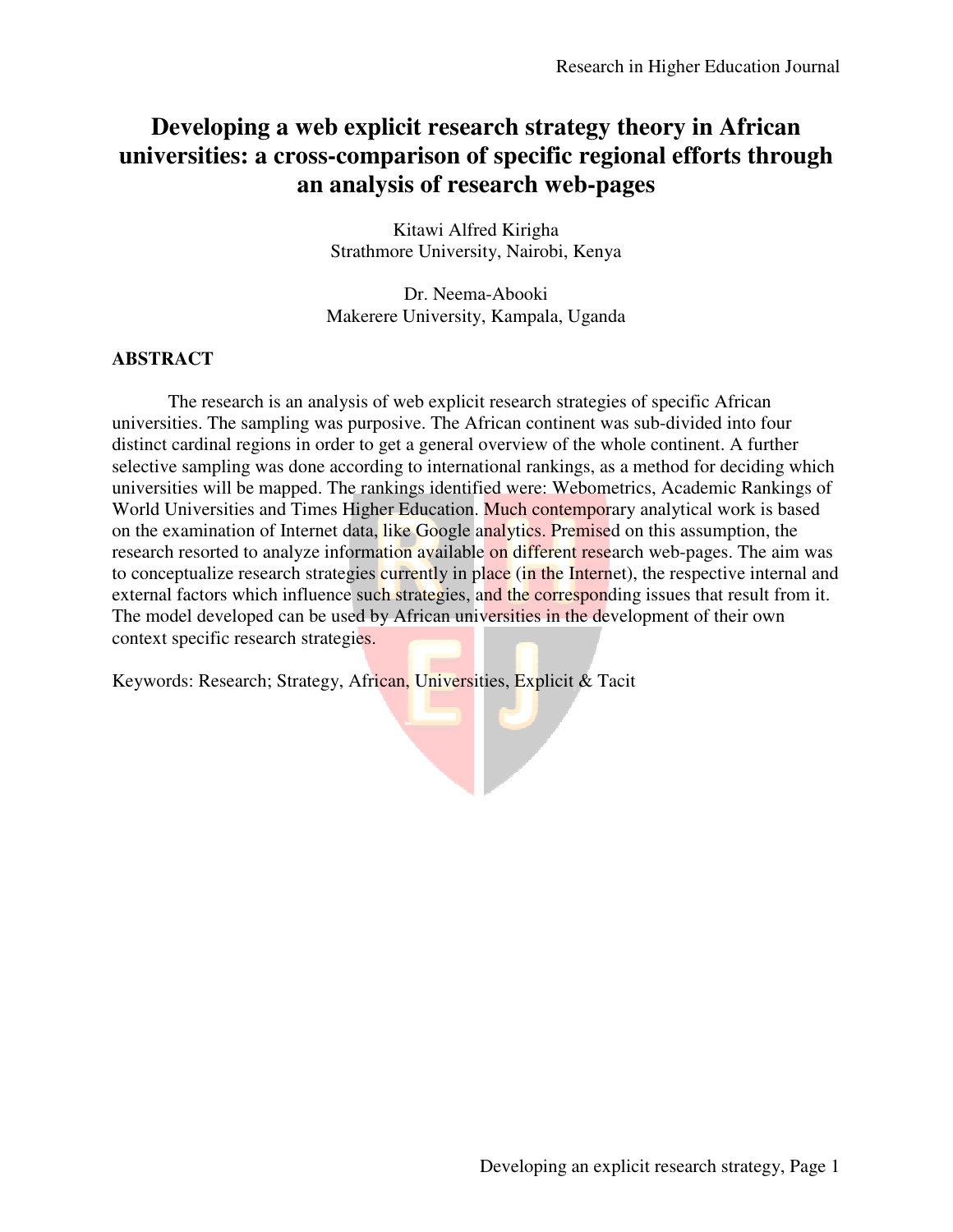### **1.0 INTRODUCTION**

 A University can be defined as a community of scholars and masters, not excluding other stakeholders, who work together to achieve certain goals [research, community service, teaching and learning]. University education must carry out a higher mission of providing an integral training for the complete human being (Campos & Sotelo, 2001, p. 183). Huisman (2000, p. 2) & Trow (1995) explain that universities differ in terms of their operation, sustainability, mission and environment. Martin & Etzkowitz (2000, p. 13) elaborate that a university, in addition to possessing the two traditional roles of teaching and research, has a third mission- contribution to the economy. Research is therefore a substantive feature of a university, especially those which regard themselves as research universities.

Research is the creative work of a trained and energetic mind, stimulated by curiosity about a problem. In general, research is all effort directed towards increased knowledge, natural phenomena, environment and problems in all fields of science. Research aims to be self correcting (Walliman & Baiche, 2001, p. 10). Research refers to all creative activities in the fields of science, engineering and art. A research culture is the intellectual seed-bed required for sustainable and productive research activity (Hazelkorn, 2005, pp. 62-63). The actions necessary, and appropriate, to create, develop, rescue, recreate or to sustain research culture are different in different institutions, and at various levels in any one institution. The role to be played by a single lecturer inside a department is very different from that of her professorial department chair, or her vice-chancellor (Delamont & Atkinson, 2004, p. 19). A research strategy is drawn from research platforms that are realised in a number of focal areas as the basis of actual prioritization of research efforts and allocation of resources (Hazelkorn, 2005, p. 176). A statement of a research strategy, in a university or a department, could generally refer to: business needs that will be addressed by the university or appropriate department, industry or organizations. Researchers will look for problems to solve and opportunities to validate their models and theories including methods and instruments used to provide answers (Vlad, Morel, & Bourcerie, 2003, p. 133). Another definition is a model of research activity, with its respective mission, objectives, structures and processes, which highlights how an institution will carry out its research.

Objectives of institutional research strategy are three-fold. The first objective is to grow research activity in terms of increase in the number of research and research students, grow recruit research active members, expand research activity, and promote international partnerships/ collaboration. The second objective is in terms of organisation and management, through increase in research funding, allocating resources to facilitate research productivity and excellence in establishing centres of excellence. The last broad objective is institutional status and mission. Its sub-components include: enhancing institutional profile, fostering innovation and entrepreneurship and ensuring a strong research and teaching nexus (Hazelkorn, 2005 p. 58).

### **1.1 BACKGROUND AND CONTEXT**

Research is the search for knowledge. It is a scientific and systematic search for pertinent information on a specific topic (Kothari, 2007). In game theory, strategy is the set of rules that governs all moves – a plan to achieve specific aims. Research strategies are general orientations on 'how' to conduct research. The end product of research is knowledge either in tangible or intangible form, explicit or implicit. Knowledge can be an end in itself (Newman 1907, p. 99) or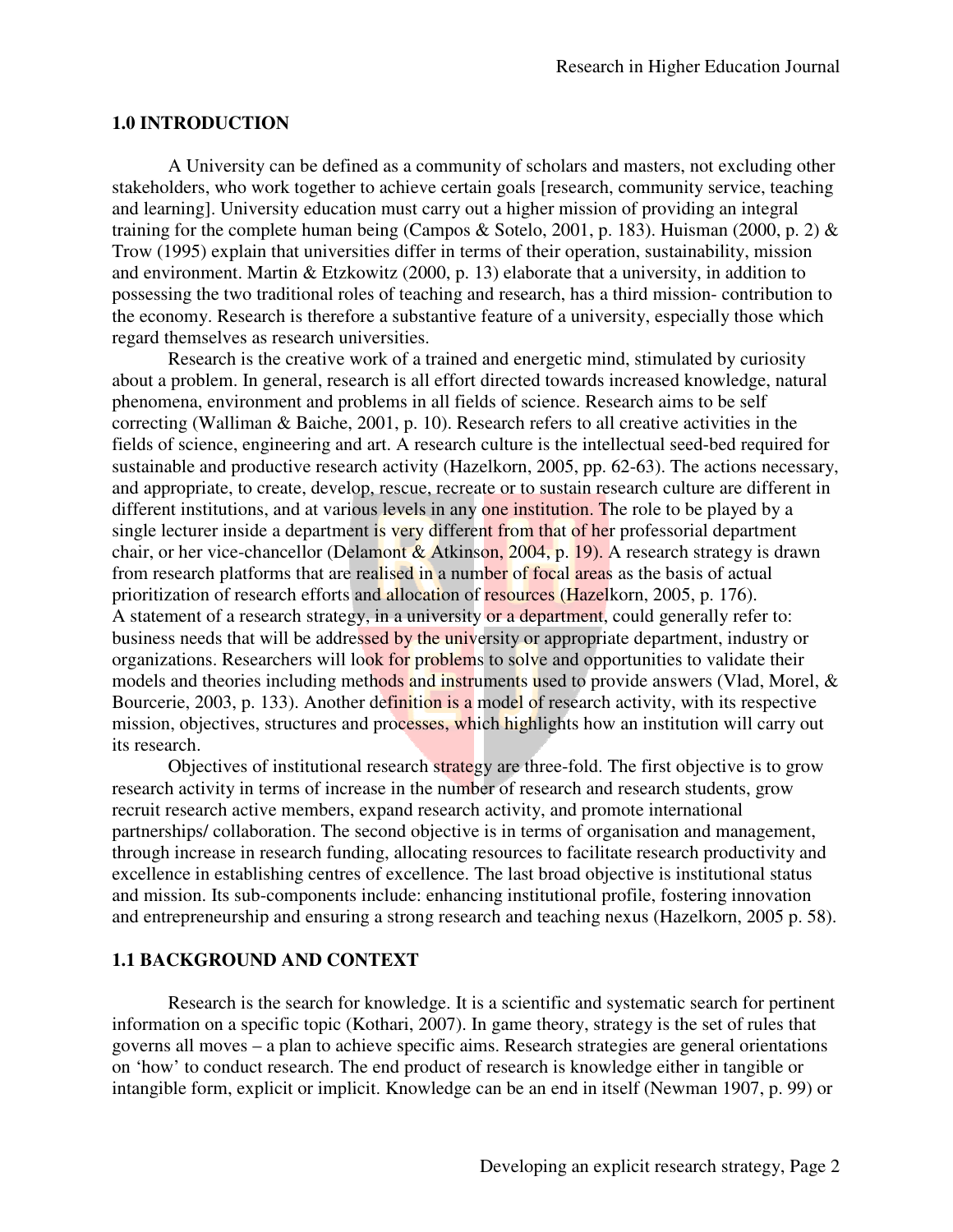a means to an end [i.e. the knowledge industry concerned with its production, distribution and consumption of knowledge] (Kerr, 2001, p. 66).

The conceptualisation of university knowledge according to different perspectives lends itself to the development of a number of thinking modes. Mode 1 thinking (traditional research based) is a situation where knowledge is characterised by the hegemony of theoretical or, at any rate, experimental science; by an internally-driven taxonomy of disciplines and by the autonomy of scientists with their host institutions. Mode 2 thinking views knowledge as having a transdisciplinary nature, socially distributed, application oriented and subject to multiple accountabilities (Gibbons, Scott, & Nowotny, 2003, p. 179).

Higher education institutions have experienced a number of different teaching-research scenarios. Hazelkorn (2008, p. 156) explains four different types of teaching-research institutions. Type 1 is the traditional model, wherein faculty have both teaching and research responsibilities; tenure/promotional opportunities are usually awarded on the basis of research activity and perhaps a teaching portfolio, albeit evidence suggests that increasing emphasis is being placed on the former rather than the latter. Type 2 sees research activity expand and external pressures increase; the needs of the research team and the strategic needs of the institution begin to favour a more formalized structure for research. Different terms, such as unit, laboratory, or centre, are used to give formal recognition to this stage of development. Initially, faculty may move seamlessly between teaching and departmental commitments and the centre, but there may be efforts to second or buy-out research-active faculty to work for a greater part of their time in the centre. Type 3 occurs as the centre becomes more financially self-sufficient. Many faculty members may continue to teach on a reduced workload supervising postgraduate students but others may not. Depending on how the relationship is maintained, the nexus may weaken further. The wholly autonomous or independent research centres or institutes, represented by Type 4, are not yet a common feature of most HE regimes. In such circumstances, there is usually a clear separation between teaching and research, albeit some support postgraduate students—a form of teaching—and many offer post-doctoral opportunities. In the post war era, research evolved into a separate and autonomous role, a change from the previous conception of its link with the **basic teaching mission**. During the golden age of research universities in the 1960s, the research universities, staid and conservative in their role as guardians of academic standards, were in the forefront of some of the most dramatic changes in America. The first tier universities were involved in expanding departments, facilities and graduate programs. The second tier universities established doctoral programs and attracted funds for research. Research universities are identified with the level of research expenditures, the quality of faculty in the eyes of their peers and size of doctoral programs (Geiger 1993, pp. 58, 203), notwithstanding their teaching function.

Keller (1983, p. 140) mentions that university research will become more vital to a nation's success public health, economic growth, security and quality of life. This has led to development of strategic planning within the field of research. Strategic plans have five parts: the statement of mission, a background analysis, statement of objectives, a definition of strategies, and an assessment of the organisational structure and information system (Doyle & Lynch, 1979, p. 603).

Strategic planning deals with a new array of factors: the changing external environment, competitive conditions, the strengths and the weaknesses of an organisation, and opportunities for growth. It involves continuous adjustments to shifting conditions, with a central strategy in mind. These adjustments lead to the development of four activists, ''the defenders", these leaders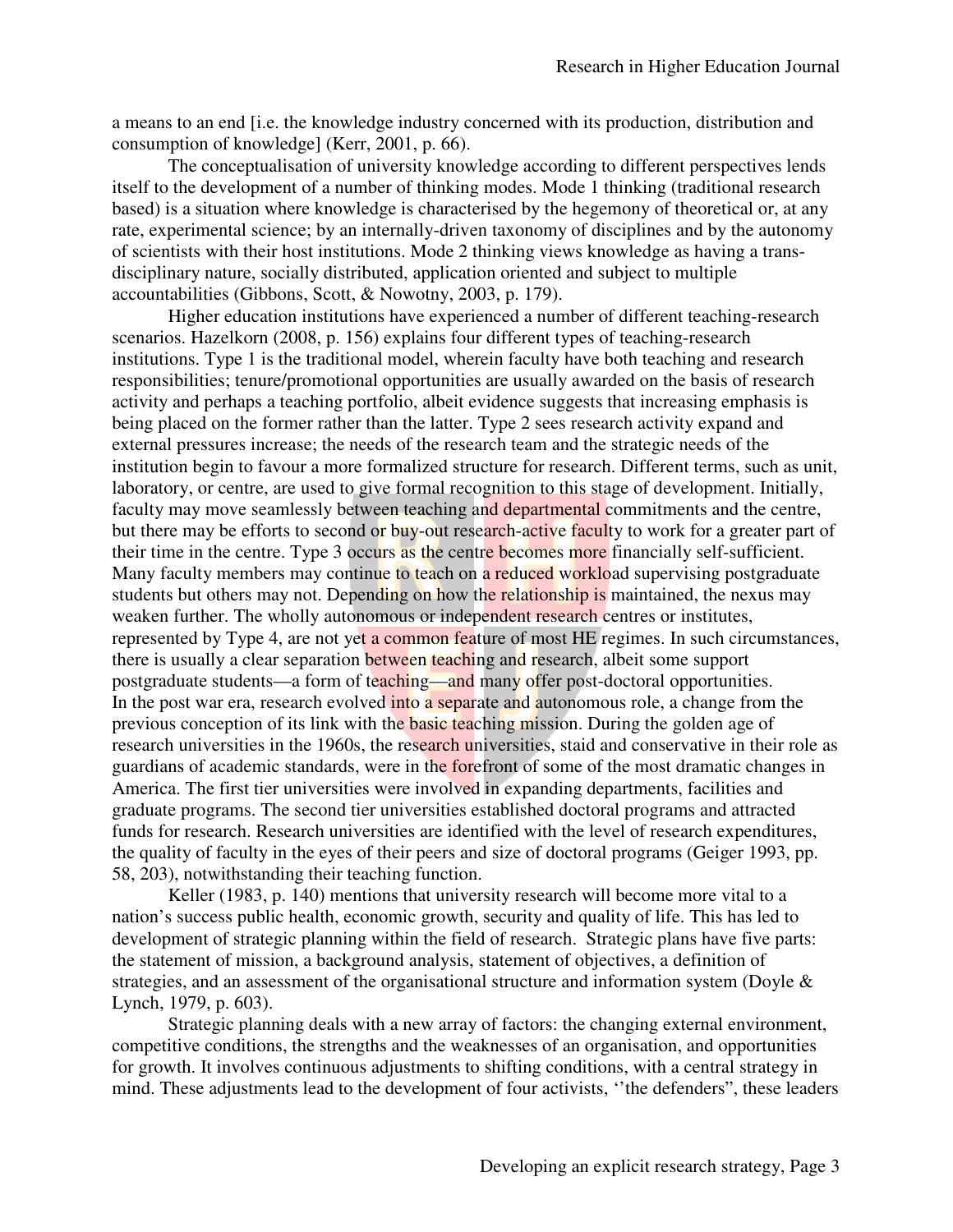fight for stability, quality, order and continuity; the "analyzers" who are anxious to keep up with changes but are cautious; the "prospectors", who aggressively seek to find and exploit new services and markets; the "reactors" who are non strategists and are always putting out fires (Keller, 1983, p. 140). The research will bring to light the general positioning of the African universities according to these four categories.

Developing a university research strategy involves the input from, and negotiation with, several institutional levels, usually repeated several times, in a dialogue which is not only limited to the institution itself but involves many partners (Reichert, 2006, p. 25). There are a number of research strategies, amongst these include: the open innovation paradigm which is understood as the antithesis of the traditional vertical integration model where internal research and development activities lead to internally developed products that are then distributed by the firm. It assumes that firms can and should use external ideas as well as internal ideas, internal paths and external paths to market as they look to advance their technology (internal technology base; external technology base; technology spin offs; technology outsourcing & licensing)(Vanhaverbeke & West, 2006, p. 2);

Other research strategies are: student research placements to undertake company research projects as part of a degree together with strong praxis element; continuing education programmes aimed at senior practicing managers and professionals based on updating latest research, conducted by Faculties or by Professional Training Centres; direct communication between individual faculties and particular companies for specific projects; designated university research and development centres which are outside the faculty structures with their own locations and staff budgets (these are normally multidisciplinary, interface strongly with communities, attract considerable income and encourage spin-off companies); incubator organisations, which may either be for spin-off companies from university faculties or for individuals in society with bright scientific ideals; joint venture companies who are science intensive, where university and company have complementary roles and parallel stakes; more complex science and technology parks, which involve real estate, a whole supportive infrastructure, and normally encompasses incubator organisations (Davies, 1998).

Universities have different research strategies in line with their mission and vision. From a global perspective, and in particular the United Kingdom and New Zealand, there has been the emergence of new research institutions which were initially vocationally-oriented. This led to a restructuring of these institutions to accommodate the new modus operandi. The quality and quantity of higher education research determined the status and prestige of these new institutions. In New-Zealand, the government separated higher education funding from teaching and research, with the latter being contested by institutions that conduct research (Billot, 2008, p. 2). Public support for higher education in Africa has grown, but is still at very low levels by international standards. Most institutions are still comparatively young-many having developed in the post-independence period beginning in the early 1960s; and have less developed scholastic traditions with limited numbers and generally less qualified personnel to staff them vis-à-vis universities in Europe. The need to place universities in the broader context of each country's higher-education sector and to compare them with relevant regional and global developments is helpful (Beintema, Pardey, & Roseboom, 1998, pp. 2-3). Some non-governmental organisations like SIDA have tried to champion for African universities to take bold steps in setting priorities and managing research as well as encouraging these institutions to provide co-financing of research, directly from own sources or by lobbying their governments to provide funds (Hydén, 2006, p. 4).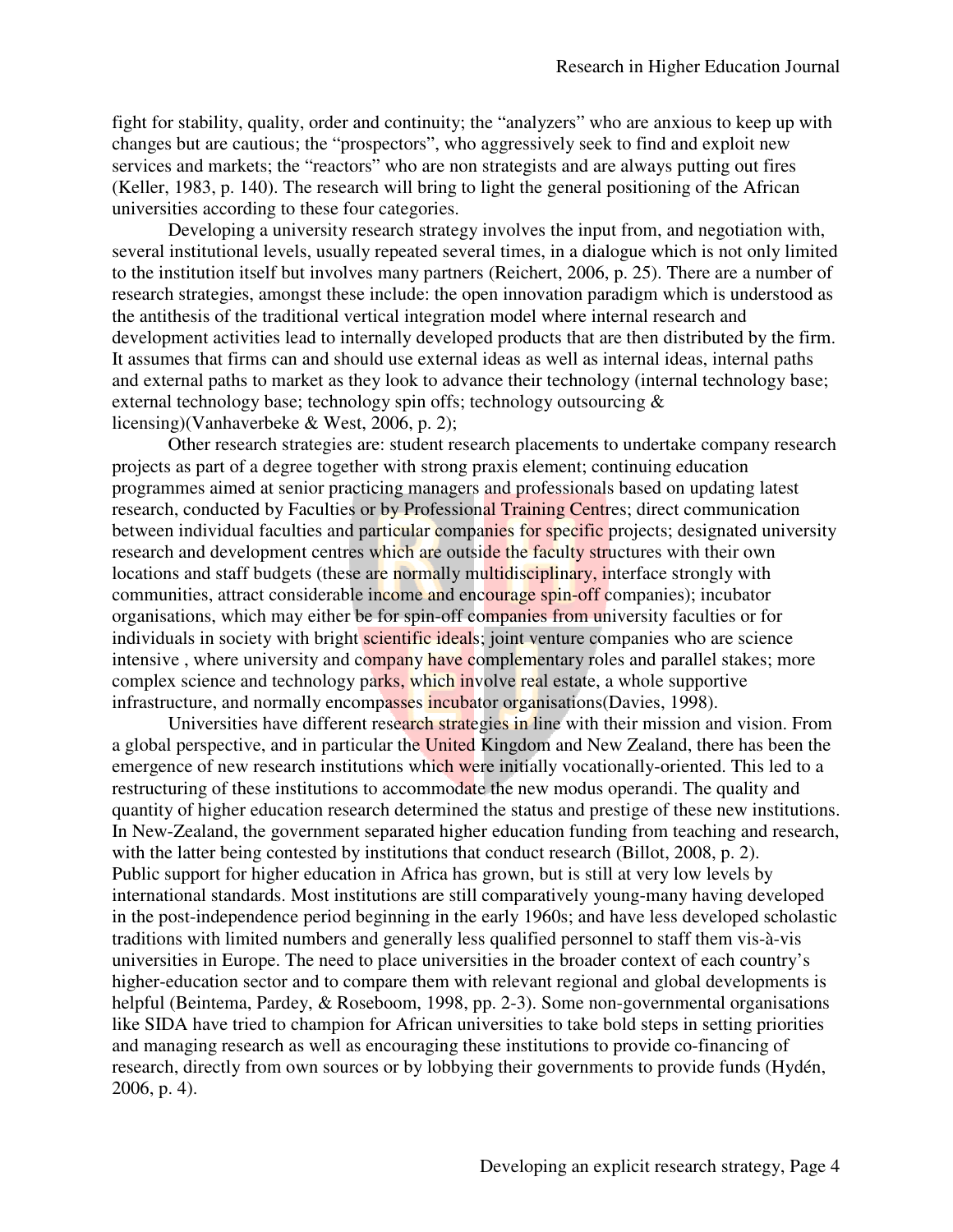Africa's universities continue to provide the vast bulk of its research and train virtually all its researchers. Alternate sites for the generation and adaptation of knowledge are emerging and assuming prominence: public research institutes, private research centers, firm-based research units, regional and sub-regional centers, nongovernmental organizations, and so forth. But the trend is only beginning and has yet to pose any kind of threat to the dominance of the university as the core of the knowledge generation, reproduction, and dissemination systems in Africa.

## **1.2 PROBLEM OF STUDY**

A number of countries and in particular, African universities, have identified the need to boost their research capacity. Nevertheless, some universities are still pre-disposed and engage in teaching as a core function, excluding research and community service. The aim of this research is to offer an 'eye-opener' to the various possibilities which universities can engage in. It will provide an indicator to other potentialities which universities can harness in order to ensure socio-economic sustainability intra-specific to different disciplines, inter-disciplinary and transdisciplinary. At the end, the researcher will develop a generalised model which African universities can adopt and adapt to suite their divergent needs. A generic model is developed after mapping research strategies, based on web-exposure and web-information utilized in few African Universities. The research followed a geographical distribution of universities.

## **1.3 RESEARCH QUESTIONS**

i. Which external factors are explicit and which additional factors should be made explicit in a research strategy within the African context?

ii. Which internal factors are explicit and which additional factors should be made explicit in a research strategy within the African context?

## **1.4 METHODOLOGY**

The research utilized different research and project documents produced within the different African settings and available in the Information Superhighway in the months of December 2009 and January 2010. A grounded theory developed using critical analysis of textual information and conceptual maps will be incorporated with the various discourses that have been occurring through time. University research ratings were also included [i.e. Webometrics, Academic Rankings of World Universities and Times Higher Education].

## **1.5 SCOPE**

The general scope was the African continent; sub-divided using the geographical perspective into the four regions: West Africa; East Africa; North Africa; South Africa. Leading universities were identified in each region and a forensic research analysis done based on the methodology identified in 1.4. Three (3) West African universities were sampled: University of Ougadougou, University of Dakar, Kwame Nkurumah University. Six (6) universities were sampled from Eastern Africa: Makerere University; University of Nairobi; University of Dar-es-Salaam University; Strathmore University; University of Addis Ababa; and University of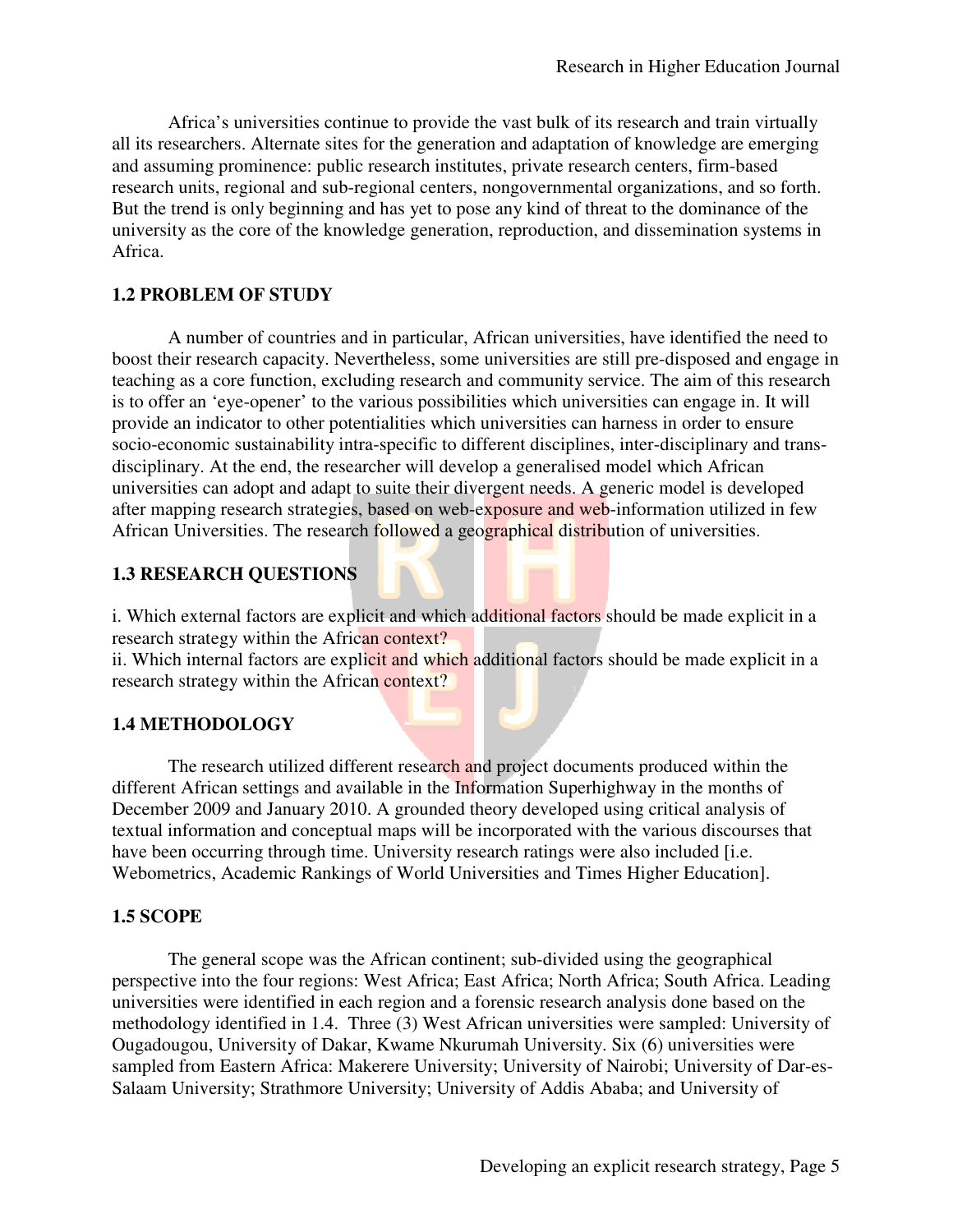Khartoum. North African universities were five (5): Ain Shams University; Al Akhawyn University; America University in Cairo; Cairo University; and University Cadi Ayyad. From the southern region of Africa, five (5) universities were selected: University of Cape Town; University of KwaZulu Natal; University of Pretoria; University of Stellenbosch; and University of Witwatersrand. The researchers noticed that South African, North African and East African Universities were better ranked than West African universities. This meant that fewer West African universities could be selected, hence the sample of three (3) universities in that region. Since the researchers were from different East African countries, they, in addition, felt the need to include one more university in order to better inform the conclusions about their region.

## **1.6 SIGNIFICANCE**

The research will provide a generic model which can complement other existing models developed by other global research strategy authorities. It will in addition, provide an African perspective of what universities ought to do and how to do it in order to be competitive in the global research arena.

## **1.7 ANALYSIS**

The researchers coded web-data according to emerging concepts present on web-pages. Theoretical codes and selective codes were developed which later informed the emergent theory and model.

### **1.8 LIMITATIONS**

The study limited itself to content available in the Internet. Data available on organisational intranets and documents were not sampled. Hence, the theory generated at the end of this research paper was deemed 'explicit' to the extent that specific information on research strategy was available and communicated to all internal and external stakeholders through the World-Wide Web. The extent of tacitness was not dealt with, since even intra-institutionally, certain people are privy to certain information while others are not.

### **2.0 LITERATURE REVIEW**

 Organs responsible for directing research in different universities vary from institution to institution. Factors which influence institutional research strategy can be grouped into two major categories: external and internal factors. External factors include: political-economic aspects [globalisation, knowledge economy, a national research strategy]; financial factors [external funding mechanisms and policy instruments, international/supra national research programmes and benchmarking] and institutional position [socio-economic status of region, demands from industry/ government, presence of other institutions, consultancy and entrepreneurial activities]. Internal factors include: mission and strategy [requirement of funding body, change of status and self perception]; human resource and institutional structure [availability of competence, funding opportunities, recruitment/retention of students]; structural or research profile [aspiration to develop profile status, research teaching nexus and relationship with industry] (Hazelkorn 2005, p. 57).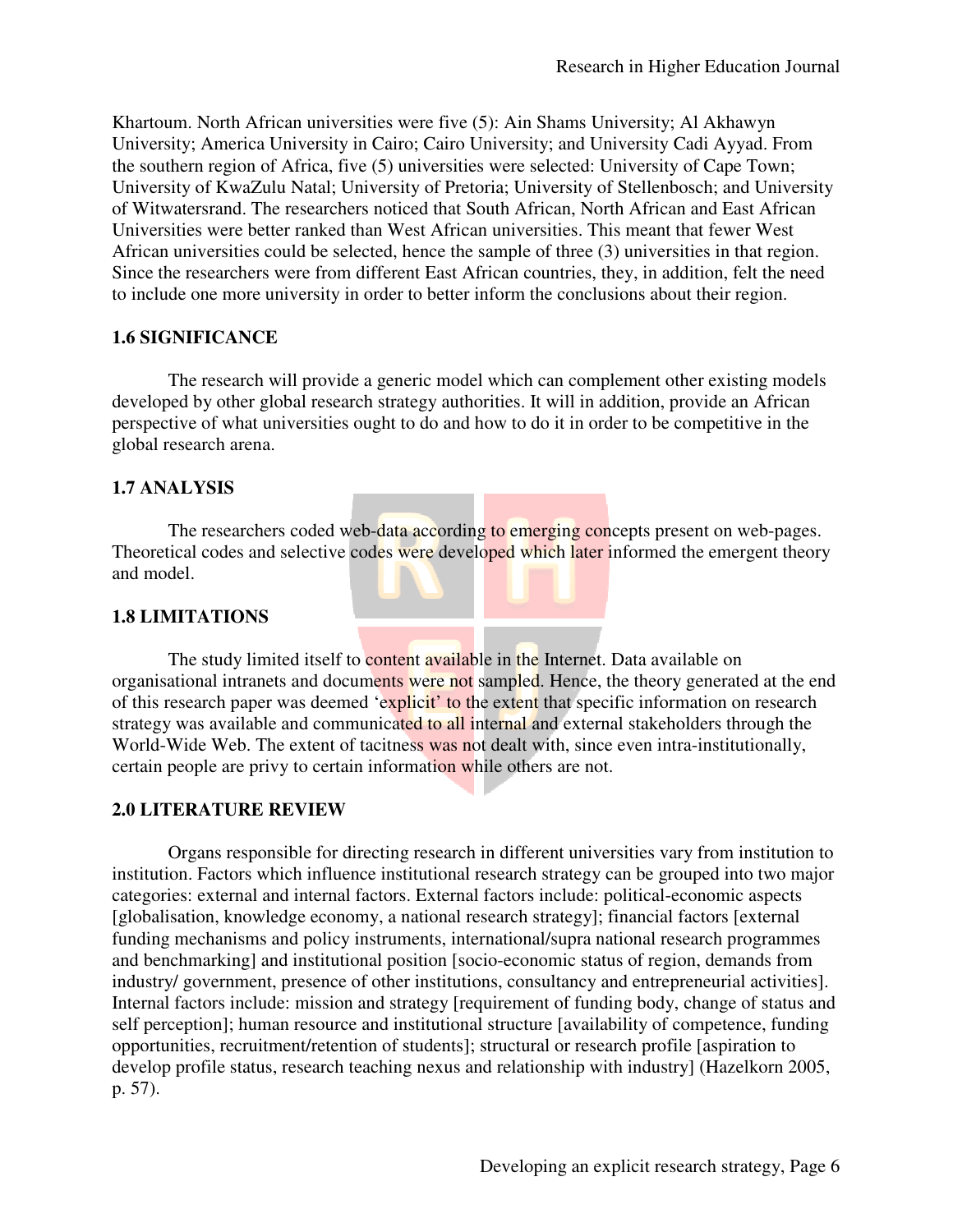Research can be approached in terms of models of university-industry co-operation. The methods available of technology transfer include training of students, publication of research results, faculty consulting, sponsored research, collaborative research, consortia, technology licensing, start-up companies and exchange of research materials. The models available for university-industry collaboration include: technology licensing (at individual, school/departmental and institutional level), start-up companies, sponsored research agreements, consortia, high-level research alliances, high-level technology alliances and experiments. Competing factors include economic development, industry segments and critics (Severson, 2004, pp. 1-6).

Contract research can be considered in four ways and using two variables (institutional and individual). The four different types of contract research are between individual-individual [peer to peer contacts, conference visits, guest lectures and committees], individual-institution [students, post-docs, industrial sabbaticals and advisors], institution-individual [part-time professors, academic sabbaticals, secondments, governing boards] and institution-institution [industrial affiliation, strategic consortia, joint programs with public co-funding](EUA, 2009, p. 7).

A number of approaches to strategy definition include: where a central institutional core plays the most important role in strategic development; when a central institutional strategy/ strategic action prioritizes particular areas; a central institutional strategic action developed for mainly new initiatives; a central institutional level changes previous resource allocation; a central academic body (the Senate/Research Council / Research Committee) has a central role to play in the strategy definition; Faculties and Schools playing the most important role in defining research strategies; Research institutes below the level of faculties playing the most important role in defining research strategies (Reichert, 2006, p. 27).

The financial aspect of a research strategy can be approached in two ways: through the use of discretionary funds or to provide assistance to researchers in less fashionable fields in their bid to attract external funding bodies. Financial aspects of a research strategy have led to the disproportionate favouring of fields of research with perceived strategic importance for economic growth and with useful-commercially significant- application. This has led to the emergence of performance based funding by external agencies to build and maintain a research culture. Consequently, a decision on how to apportion research grants has become a complex phenomenon. Some institutions are increasingly moving to a merit and seeding approach to investment; others generate their own research funds from commercial developments; few accept the principle of soft monies and others share resources and facilities, not just research strength but also economies of scale (Connell, 2004, p.40).

A structural and research profile is anchored in teaching-research nexus with an emphasis on research-based learning or research-based teaching. Through research, the professor teaches and, simultaneously, the student studies and learns. This is especially common in advanced higher education where teachers clearly teach by means of research activities, and students are engaged in the educational process via those activities and learn throughout the engagement to an extent that research, teaching and study activities are completely juxtaposed (Clark, 1997, p. 243-244). The student therefore participates in multiple groups. Research groups offer the mentor-apprentice relationship that acts as a vehicle of transmission of tacit knowledge also a teaching group responsible for training and certification of advanced students. Knowledge generated may later trickle to the rest of the organisation. For organisational learning to occur, the knowledge acquired through research must be: communicated to other organisational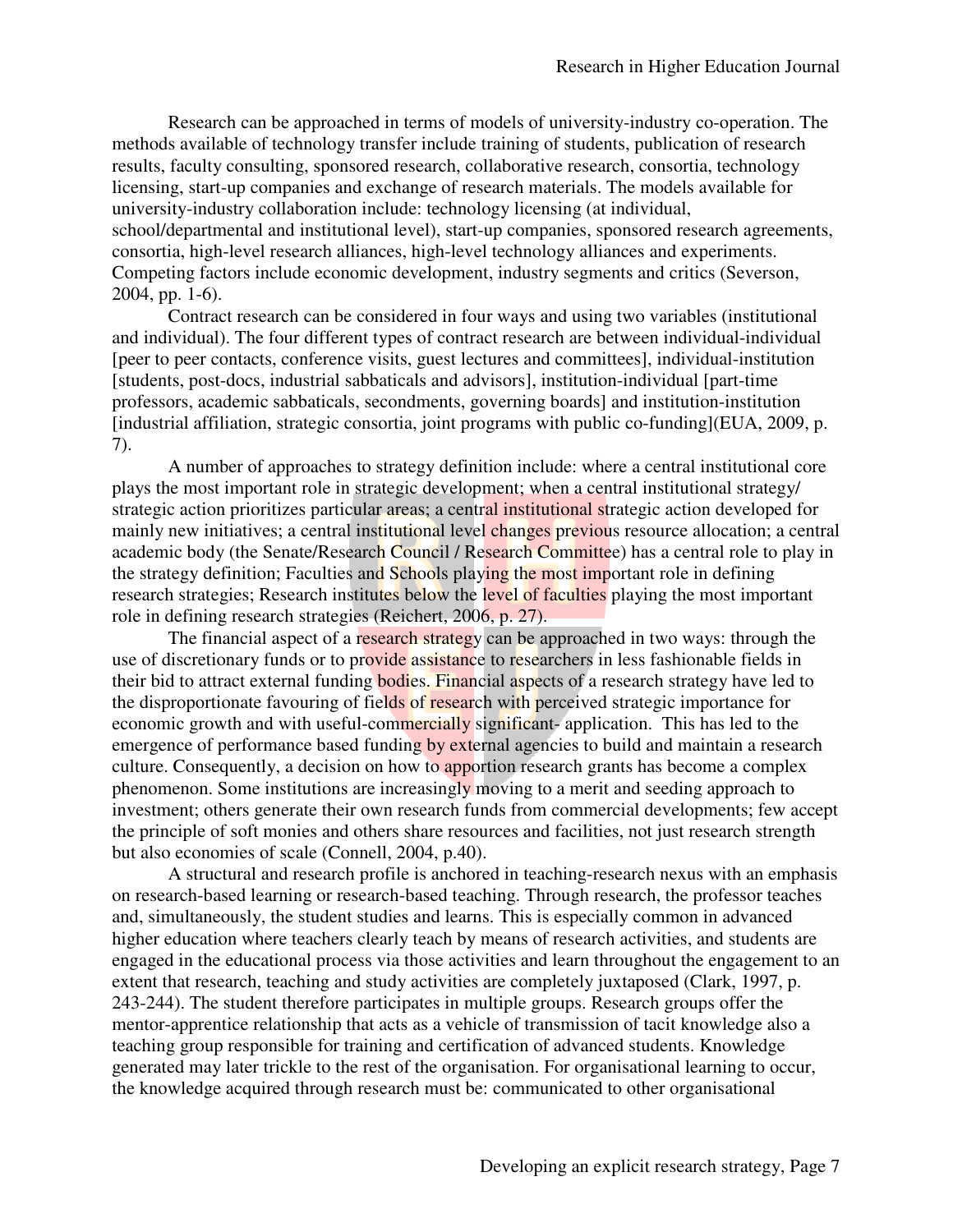members; stored in organisational memory in the form of written documents, computer files and embedded procedures and technology; available for shared interpretation by others and regularly updated to influence teaching activities and industry (Cyert & Goodman, 1997, p. 51).

The research human resource strategy can be four-fold. Recruitment of experienced researchers, post-doctoral or other senior professorial posts, sometimes on contract and accompanied by relatively generous support funds and salaries; re-invigorating and recognizing research performance via promotion, salary and other benefits, including career stream choices and new academic contracts which include research or research only positions; training through faculty development strategies or plans; re-orientation through encouraging a multi-disciplinary and inter-disciplinary approach; enabling strategies which aim to meet different abilities and capabilities over a faculty member's career, sabbatical leave, research scholarships and fellowships, and gender specific initiatives (Hazelkorn, 2008, p. 164). In some universities, the role of the research manager with adequate strategic thinking, entrepreneurship, administrative, networking, communication and resourcefulness skills becomes an important linchpin for a research strategy (Connell, 2004, pp. 31-43).

Political-economic aspects and in particular globalisation, has influenced university research. Gibbons (1994, p. 70) stressed that research in universities in mode 2 are related to the process of massification of higher education and are an outgrowth of it. They involve close working relationships between people in different institutions, and typically include business people, patent lawyers, production engineers and others located outside the university. It also necessitates different pattern of funding from traditional discipline based research. In the wake of these developments, a host of new institutional arrangements emerges linking government, industry, universities and private consultancy groups in different ways. University based research is threatened by the encroachment of industry and the profit making mentality. Linkages can extend from being within a specific locality to collaborations or linkages which spans international boundaries.

 Regarding institutional positioning, Gibbons (1994, pp. 76-80) noted ten shifts accompanying the current massification of higher education: diversification of functions (importance has been given to part-time study with universities engaging in abstract to utilitarian research together with the blurring of periphery and core activities); the student population is drawn from a broader social base with a recent growth in feminism which consequently leads to the reshaping of intellectual contours of many subjects; shift from liberal education to professional training; tensions between teaching and research with more emphasis being placed on scientific publications and technological devices rather than in the form of young trained minds; growth of problem-oriented research rather than curiosity driven research with specific institutions funding university research; decline of primary knowledge production to their configuration in novel patterns and dissemination to different contexts; broadening of research accountability with an inclusion of professional groups and market; through technology, there will be a separation of teaching and research with each taking place in different locations; multiple sources of research funding in higher education with emphasis shifting to missionoriented research; a change in efficiency and bureaucratic ethos shown through the real academic unit being the course or research team and the abandonment of cultural claims transcending the accumulation of intellectual and professional expertise.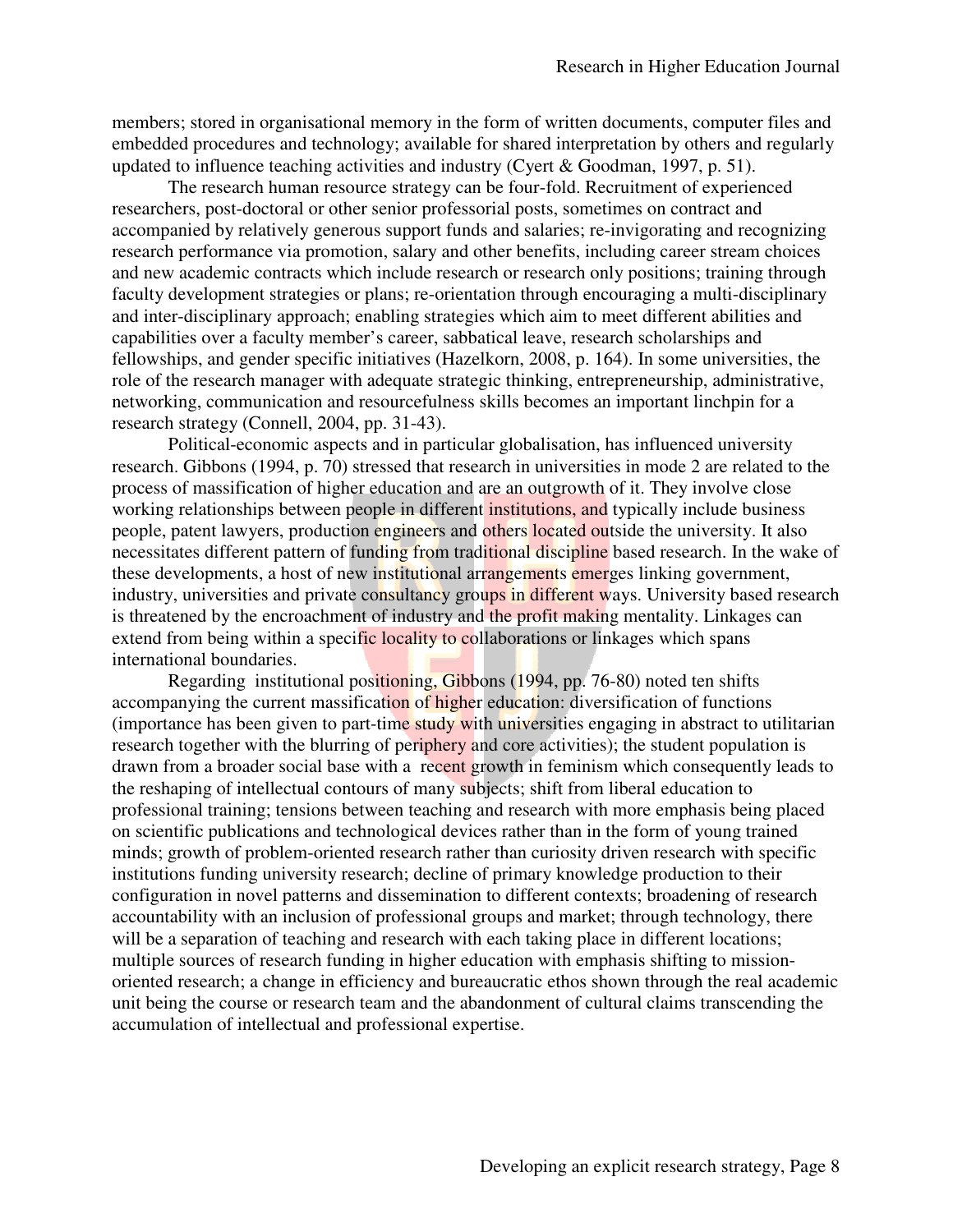## **3.0 DATA PRESENTATION**

Data are presented according to geographic distribution.

## **3.1 WEST AFRICA**

The following data presents the existing grounded research strategy and environment in three West African universities with corresponding frequencies [i.e. between 1 and 3].

### **External environment**

There was no explicit external factor identified in the sampled universities.

### **Internal environment**

*Intra-university but external to research strategy* 

One university, University of Dakar, identified the importance of explicitly stating the role of faculties and departments in its research strategy.

### **Research strategy**

The following dimensions were identified as critical in a research strategy: Post-Doctoral fellowships (1); explicit list of completed research projects (1); explicit research advisory council (1); explicit research funding (1); explicit research centre (1) [Research centre sub-categories: informative role (1); multi-disciplinary and interdisciplinary research (1); post-graduate degree offers (1)]; existence of research groups (1); research group members and resources are known (1); research publications(2). University of Dakar had more explicit elements in their research strategy while the least was Kwame Nkurumah University.

## **Web-page**

Two universities had some research web pages presented data not in English [University of Dakar and University of Ouagadougou]. The research web-pages were used as: a lecturer profiling tool (one university-University of Ouagadougou); an assessment tool (1 university-University of Dakar); human resource tool (one university- University of Ouagadougou); link to other research centres (two universities-Universities of Dakar and Ouagadougou).

## **3.2 EAST AFRICA**

The following information presents grounded web research strategy and environment as observed within six East African universities. The frequency range is one (1) to six (6).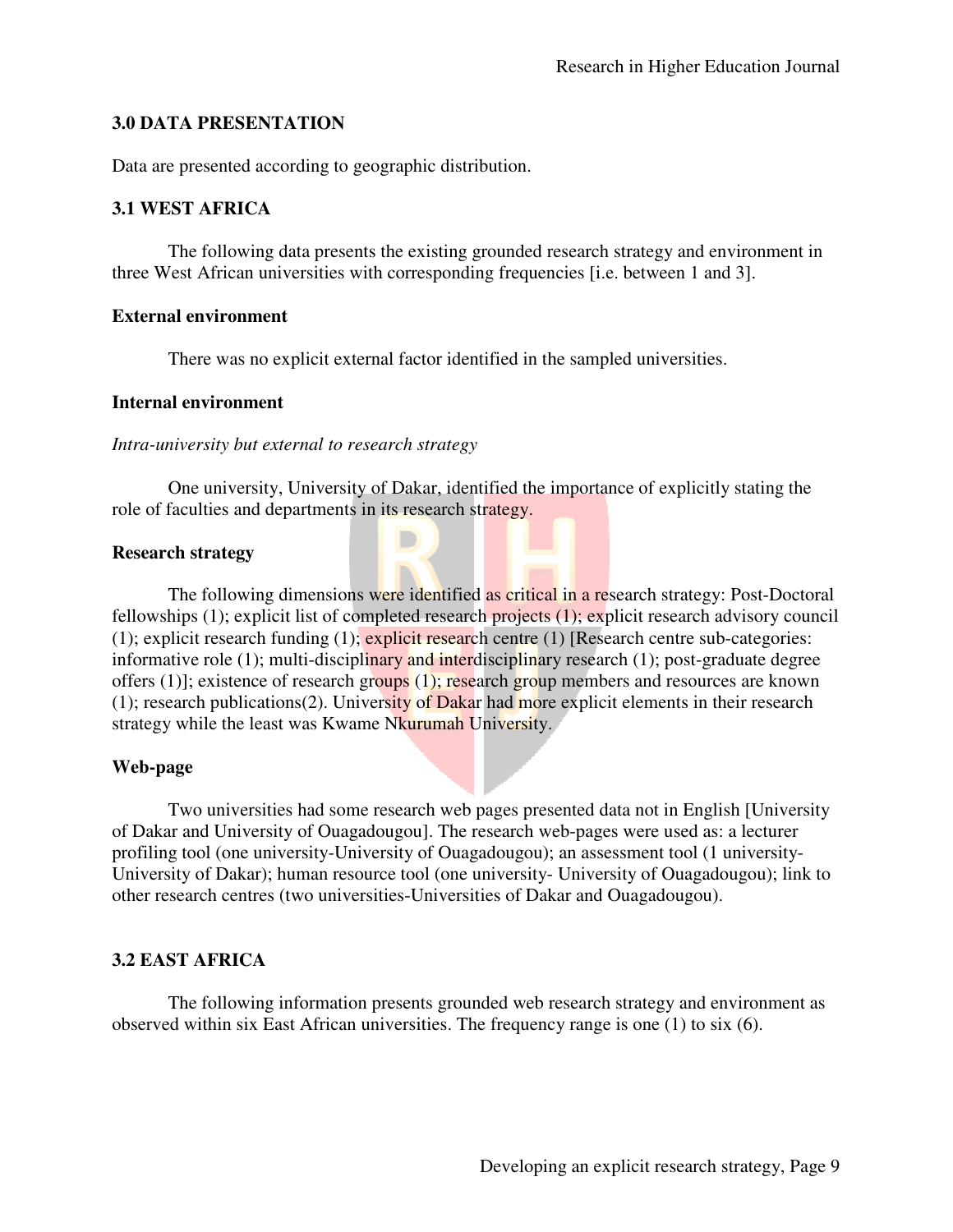### **External environment**

 The most critical factors which influenced research strategy include: contribution to economic development (4) [Strathmore University; University of Dar-es-Salaam; Makerere University; University of Nairobi]; contribution to historical development (3) [University of Addis Ababa; Makerere University; University of Nairobi]; contribution to social development (5) [Strathmore University; University of Addis Ababa; University of Dar-es-Salaam; Makerere University; University of Nairobi].

### **Internal environment Intra-university but external to research strategy**

The amalgamation of faculties and departments within the research strategy was considered vital within an institution.

### **Research strategy**

The following categories of a research strategy were important within the region: explicit mission and vision of research strategy (2) [Strathmore University and Makerere University]; research strategy is explicit and available (1) [University of Dar-es-Salaam]; clear ethical regulations (2) [University of Addis Ababa and University of Dar-es-Salaam]; clear research rules and regulations (4)[Strathmore University; University of Addis Ababa; University of Dares-Salaam; University of Khartoum]; entrepreneurial spirit (3) [Strathmore University; University of Dar-es-Salaam; University of Nairobil; explicit intellectual property policy (2) [Strathmore University; University of Addis Ababa]; explicit list of completed research projects (1) [University of Nairobi]; explicit list of ongoing research projects (5)[Strathmore University; University of Addis Ababa; University of Dar-es-Salaam; Makerere University; University of Nairobi ]; explicit research advisory council (2) [Strathmore University and University of Dares-Salaam]; explicit research funding (3)[Strathmore University; University of Dar-es-Salaam; Makerere University]; research funds from government (1) [Makerere University]; research funds from partnership (2) [University of Addis Ababa and Makerere University]; research funds from student fees (2)[University of Addis Ababa and Makerere University]; research incentives given (1) [University of Addis-Ababa]; explicit research management and co-ordination system (3)[University of Dar-es-Salaam; Makerere University; University of Nairobi]; explicit e-book and journal repository (3) [Makerere University; University of Nairobi; University of Khartoum]; explicit research database (1)[Makerere University]; explicit research print collections (1); explicit research special collections (1) [Makerere University]; explicit research publication policies (3)[University of Dar-es-Salaam; University of Nairobi; University of Khartoum]; integration of information technology into research (3)[Strathmore University; University of Dar-es-Salaam; Makerere University]; involvement of external stakeholders (4) [Strathmore University; University of Dar-es-Salaam; Makerere University; University of Nairobi]; collaboration with other universities (3) [Strathmore University; Makerere University; University of Nairobi]; involvement of external research institutes (2) [Makerere University; University of Nairobi]; involvement of nongovernmental organizations-NGOs (4) [Strathmore University; University of Addis Ababa; Makerere University; University of Nairobi]; involvement of public authorities (3) [Strathmore University; Makerere University; University of Nairobi]; involvement of United Nations funded bodies (3)[University of Addis Ababa;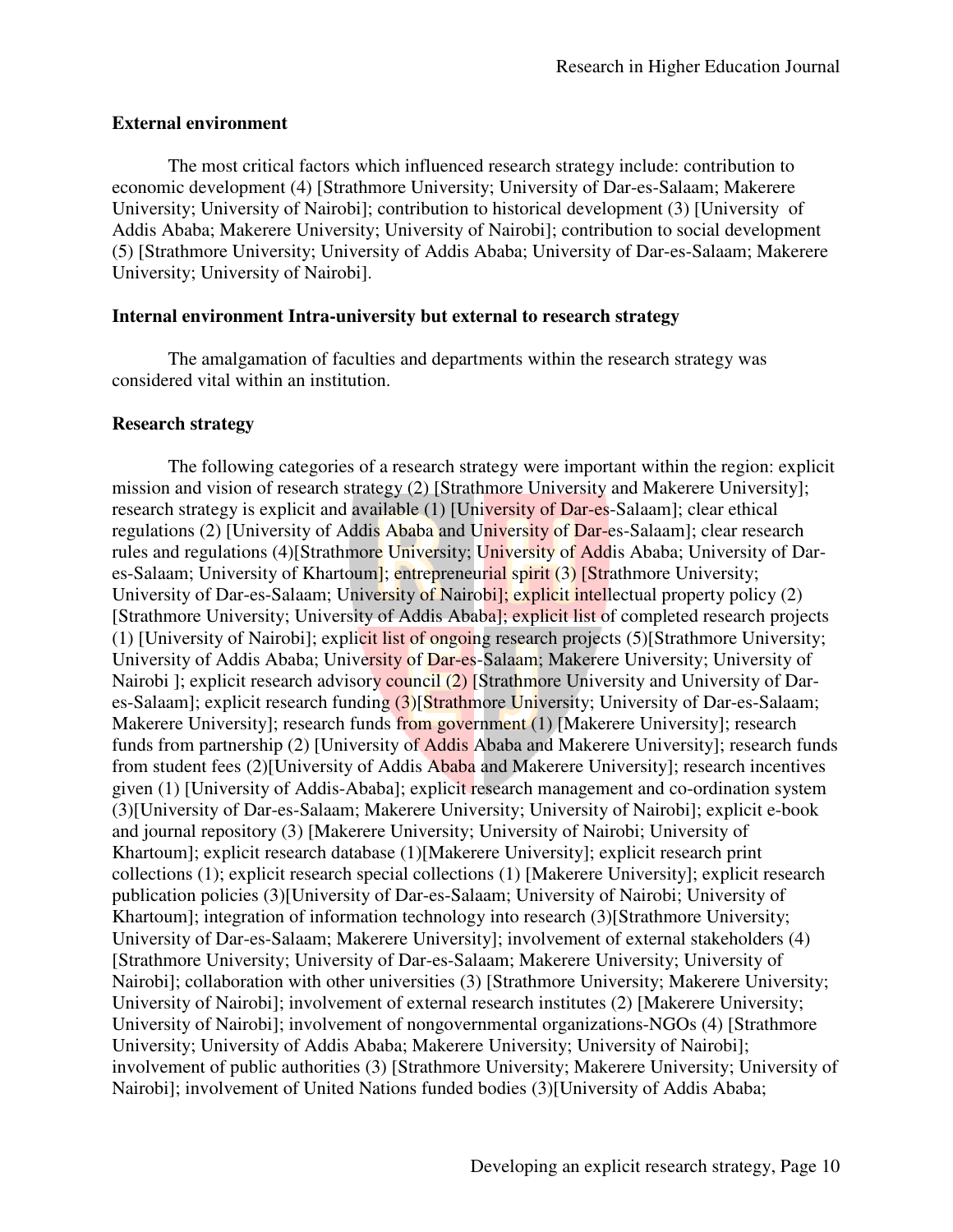Makerere University; University of Nairobi]; research centre (3)[University of Addis Ababa; University of Dar-es-Salaam; Makerere University]; explicit research centre mission (1)[University of Addis Ababa]; research centre involved in outreach activities (2)[University of Dar-es-Salaam; Makerere University]; research centre adopts an inter-disciplinary and multidisciplinary approach (2)[University of Addis Ababa and Makerere University]; research centre offers post-graduate degrees (1)[Makerere University]; research collaborative degrees (1)[Makerere University]; research group members and resources are known (1) [University of Addis Ababa]; research conferences and workshops are explicit(2) [Strathmore University and Makerere University]; research incubator (1) [Makerere University]; research infrastructure support programmes (1) [Strathmore University]; research peer review panel is explicit (1) [University of Addis Ababa]; research profile of lecturers (1) [Makerere University]; research support offices are explicit (2) [Strathmore University and University of Addis Ababa]; faculty or institute senior research coordinator (2) [Strathmore University and University of Addis Ababa]; Office of graduate studies is explicit (1) [University of Addis Ababa]; Office of institutional research (1); Office of institutional research has supportive role (1)[Strathmore University]; institutional Research Office offers consultancy services (1)[Strathmore University].

## **Web-page**

All universities sampled provided information in English. In one university the research web-page was used as a lecturer profiling tool [University of Nairobi], three(3) universities used the it as a way of providing critical research statistics [University of Dar-es-Salaam; University of Nairobi; University of Khartoum] and three(3) linked these web-pages to other research centres[Strathmore University; University of Nairobi; University of Khartoum].

## **3.3 NORTH AFRICA**

The following data portrays the existing grounded research strategy and environment in five North African universities with corresponding frequencies [i.e. between 1 and 5].

## **External environment**

Three aspects of macro-development were considered critical in universities' research. These aspects include: contribution of research strategy to economic development (3) [American University; Cairo University; University Cadi Ayyad]; contribution to historical development (1) [American University]; contribution to social development (2) [American University and Cairo University]; government research regulations (1) [American University].

## **Internal environment - Research strategy**

The following factors of research strategy were important: explicit research strategy mission and vision (1)[American University]; clear ethical regulations (1) [American University]; clear rules and regulations (1)[American University]; entrepreneurial spirit (2)[Al Akhawayn and American University]; explicit list of completed research projects (1)[Cairo University]; explicit list of ongoing research projects (1)[Cairo University]; explicit research advisory council (1) [American University]; explicit research reports (2) [American University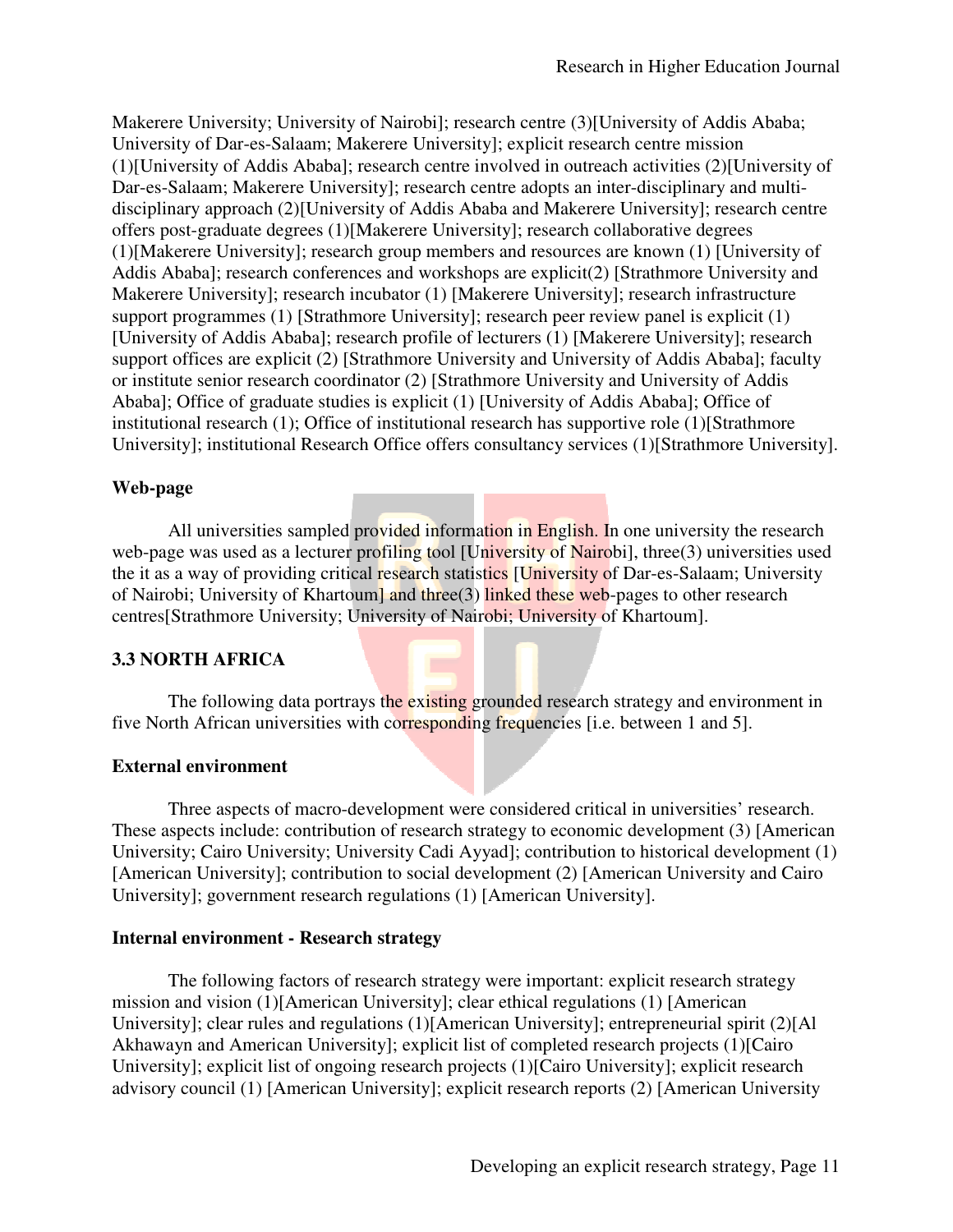and Cairo University]; explicit research paper series (1) [Al Akhawayn]; explicit integration of information technology into research (1) [Al Akhawayn]; collaboration with other universities (2) [Al Akhawayn and Cairo University]; involvement with external research institutes (2) [Al Akhawayn and Cairo University]; involvement of NGOs (1) [Cairo University]; involvement of public authorities (3) [Al Akhawayn, Cairo University, University Cadi Ayyad]; involvement of United Nations funded bodies (1) [Al Akhawayn]; research centres (3) [Al Akhawayn; American University; Cairo University]; Research centre acts like information centre (1) [American University]; research centre has explicit mission and vision (2) [Al Akhawayn and Cairo University]; research centre involved in outreach activities (1) [American University]; multidisciplinary and inter-disciplinary research approach (2)[American University and Cairo University]; research centre offers post-graduate degrees (2)[American University and Cairo University]; research group members and resources are known (2) [Al Akhawayn and Cairo University]; research competitions and awards (3) [Al Akhawayn; American University; Cairo University]; research conferences and workshops (3) [Ain Shams University; Al Akhawayn; University Cadi Ayyad]; research incubator (1) [Al-Akhawayn]; research profile of lecturers (1)[Al Akhawayn]; explicit research publications (2) [Al Akhawayn and University Cadi Ayyad]; Office of Graduate Studies (1) [American University]; Office of Institutional Research (1) [American University]; explicit Office of Institutional Research Mission (1) [American University]; Office of Institutional Research has supportive role (1) [American University]; Office of Institutional Research offers consultancy services (2) [American University and Cairo University]; provides accreditation services (1) [American University]; Office of sponsored programs (1) [American University]; researchers have own web-pages (1) [Al Akhawayn]].

## **Web-page**

There were three web-pages that provided information in Arabic. The research pages were mainly used as a lecturer profiling tool  $(1)$  [American University] and assessment tool  $(1)$ [American University].

## **4.4 SOUTHERN AFRICA**

The southern part of Africa availed favourable research results. The five (5) top universities were sampled. The external and internal environmental research strategy factors were identified.

## **External environment**

The important effect of alumni on research was identified as a critical factor in two (2) universities [University of Cape Town and Stellenbosch University]]. Other external environmental factors were: contribution of research strategy to economic development (5)[University of Cape Town; University of KwaZulu Natal; University of Pretoria; Stellenbosch University; University of Witwatersrand]; contribution to historical development (3) )[University of KwaZulu Natal; Stellenbosch University; University of Witwatersrand]; contribution to social development (5) )[University of Cape Town; University of KwaZulu Natal; University of Pretoria; Stellenbosch University; University of Witwatersrand]; business enterprise offices (2) [University of Pretoria].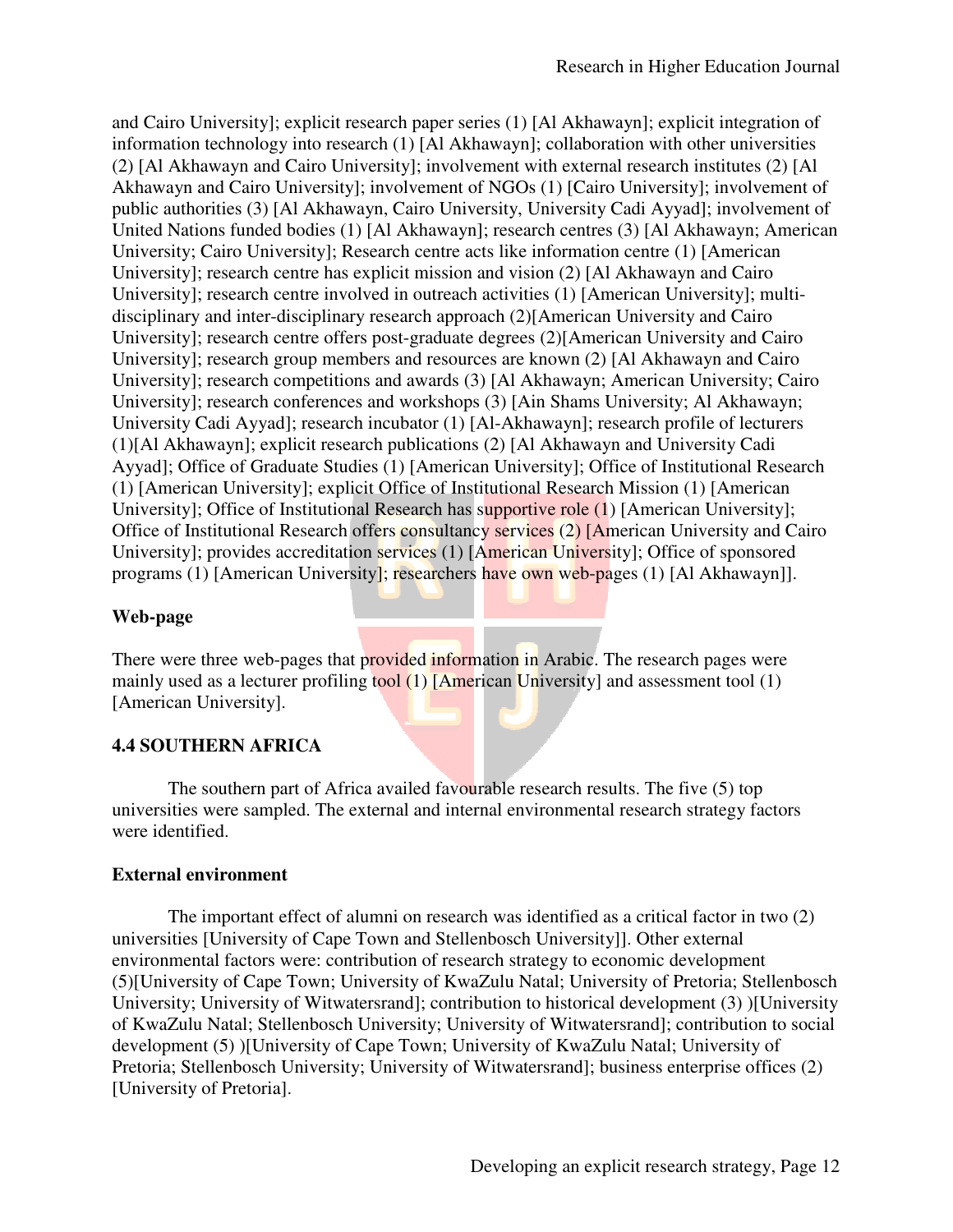### **Internal environment**

Four (4) universities juxtaposed the existence of faculties and departments within their own research policies )[University of KwaZulu Natal; University of Pretoria; Stellenbosch University; University of Witwatersrand]; human resource strategy was explicitly correlated with research strategy (3) [University of KwaZulu Natal; University of Pretoria; University of Witwatersrand]; existence and function of library in research was critical (2) )[University of Pretoria and University of Witwatersrand]; interface of teaching function with research function (3) )[University of Cape Town; University of KwaZulu Natal; University of Witwatersrand]; clarification of the role of Finance Office in research (1) University of Pretoria]; inclusion of government research regulations in university research (2) [University of KwaZulu Natal and University of Pretoria].

### **Research strategy**

The facets which were important in a research strategy were: explicit mission and vision of research strategy (4) )[University of Cape Town; University of KwaZulu Natal; University of Pretoria; University of Witwatersrand]; explicit ethical regulations (5) )[University of Cape Town; University of KwaZulu Natal; University of Pretoria; Stellenbosch University; University of Witwatersrand]; Ethics online courses  $(1)$  ) University of KwaZulu Natal]; research ethics and quality reviews (2) [University of KwaZulu Natal and University of Witwatersrand]; clear post-doctoral fellowships (5) [University of Cape Town; University of KwaZulu Natal; University of Pretoria; Stellenbosch University; University of Witwatersrand]; clear doctoral funding guidelines (4) [University of KwaZulu Natal; University of Pretoria; Stellenbosch University; University of Witwatersrand]; known Post-Doctoral fellowships (5) [University of Cape Town; University of KwaZulu Natal; University of Pretoria; Stellenbosch University; University of Witwatersrand]; explicit research rules and regulations (4) [University of KwaZulu Natal; University of Pretoria; Stellenbosch University; University of Witwatersrand]; entrepreneurial spirit (5) [University of Cape Town; University of KwaZulu Natal; University of Pretoria; Stellenbosch University; University of Witwatersrand]; explicit intellectual property policy (5) [University of Cape Town; University of KwaZulu Natal; University of Pretoria; Stellenbosch University; University of Witwatersrand]; explicit list of completed research projects (5) [University of Cape Town; University of KwaZulu Natal; University of Pretoria; Stellenbosch University; University of Witwatersrand]; explicit list of ongoing research projects (4) [University of KwaZulu Natal; University of Pretoria; Stellenbosch University; University of Witwatersrand]; explicit research advisory council (4) [University of KwaZulu Natal; University of Pretoria; Stellenbosch University; University of Witwatersrand]; explicit research funding (5) [University of Cape Town; University of KwaZulu Natal; University of Pretoria; Stellenbosch University; University of Witwatersrand]; research funds from govt (3) [University of KwaZulu Natal; Stellenbosch University; University of Witwatersrand]; research funds from partnership (4) [University of Cape Town; University of KwaZulu Natal; Stellenbosch University; University of Witwatersrand]; research funds from student fees (2) [University of KwaZulu Natal and University of Witwatersrand]; research incentives given (3) [University of KwaZulu Natal; Stellenbosch University; University of Witwatersrand]; explicit research management and co-ordination system (5) [University of Cape Town; University of KwaZulu Natal; University of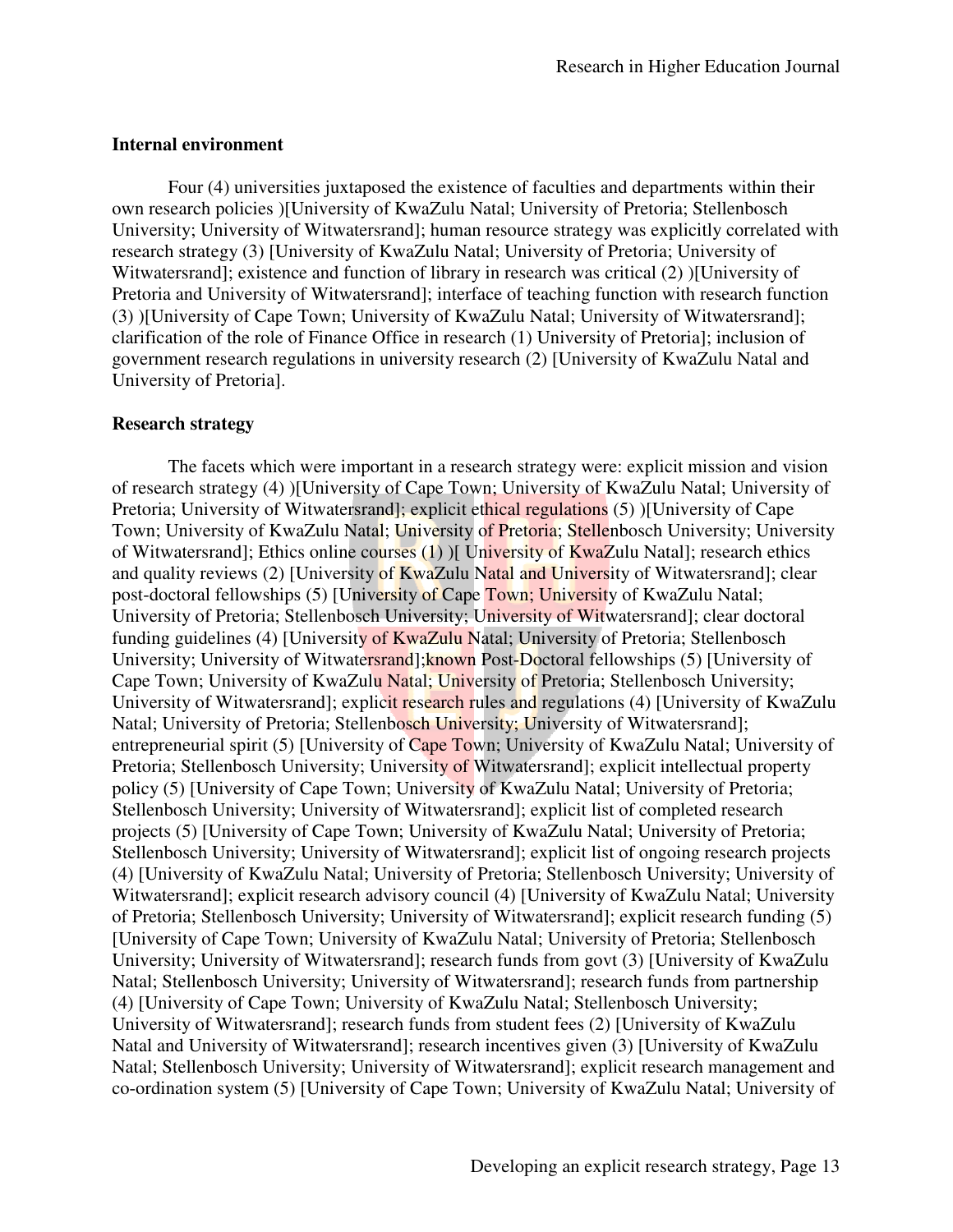Pretoria; Stellenbosch University; University of Witwatersrand]; explicit e-book and journal repository (4) [University of Cape Town; University of KwaZulu Natal; Stellenbosch University; University of Witwatersrand]; explicit research databases (3) [University of Cape Town; Stellenbosch University; University of Witwatersrand]; explicit research special collections(3) [University of Cape Town; Stellenbosch University; University of Witwatersrand]; explicit research publication policies (5) [University of Cape Town; University of KwaZulu Natal; University of Pretoria; Stellenbosch University; University of Witwatersrand]; explicit research reports (5) [University of Cape Town; University of KwaZulu Natal; University of Pretoria; Stellenbosch University; University of Witwatersrand]; explicit gender and affirmative action policy in research (3) [University of Cape Town; Stellenbosch University; University of Witwatersrand]; clear integration of information technology in research (3) [University of Cape Town; University of KwaZulu Natal; University of Witwatersrand]; explicit invitation of external academics (3) [University of Cape Town; University of KwaZulu Natal; Stellenbosch University]; general procedure for invitation of academics known (2) [University of KwaZulu Natal; Stellenbosch University]; involvement of external stakeholders (5) [University of Cape Town; University of KwaZulu Natal; University of Pretoria; Stellenbosch University; University of Witwatersrand] [ collaboration with other universities (5) [University of Cape Town; University of KwaZulu Natal; University of Pretoria; Stellenbosch University; University of Witwatersrand]; involvement of external research institutes (4) [University of Cape Town; University of KwaZulu Natal; Stellenbosch University; University of Witwatersrand]; involvement of NGOs (3) [University of KwaZulu Natal; Stellenbosch University; University of Witwatersrand]; involvement of Public authorities (3) [University of KwaZulu Natal; Stellenbosch University; University of Witwatersrand]; involvement of United Nations funded bodies (1) [University of KwaZulu Natal]]; knowledge fields development programs (4) [University of KwaZulu Natal; University of Pretoria; Stellenbosch University; University of Witwatersrand]; Blue sky research program (3) [University of KwaZulu Natal; Stellenbosch University; University of Witwatersrand]; knowledge fields research grant (3) [University of KwaZulu Natal; Stellenbosch University; University of Witwatersrand]; involvement of Professors Emeriti (1) [University of KwaZulu Natal]; research centres (4) [University of Cape Town; University of KwaZulu Natal; Stellenbosch University; University of Witwatersrand] [ research centre acts like an information centre (3); research centre has explicit mission and vision (3) [University of Cape Town; University of KwaZulu Natal; University of Witwatersrand]; research centre involved in outreach activities (3) [University of Cape Town; University of KwaZulu Natal; University of Witwatersrand]; research centre involved in multi-disciplinary approach (3) [University of Cape Town; University of KwaZulu Natal; University of Witwatersrand]; research centre offers post-graduate degrees (1) [University of Cape Town]; research centre offers collaborative degrees (1) [University of Cape Town]; research centre performs quality reviews (3) [University of KwaZulu Natal; University of Pretoria; University of Witwatersrand]]; research group members and resources are known (3) [University of Cape Town; University of KwaZulu Natal; University of Witwatersrand]; research group quality reviews (1) [University of KwaZulu Natal]; strategic research initiatives (1); strategic research initiative committees (1) [University of KwaZulu Natal]; research competition and awards (5) [University of Cape Town; University of KwaZulu Natal; University of Pretoria; Stellenbosch University; University of Witwatersrand]; research conferences and workshops (5) [University of Cape Town; University of KwaZulu Natal; University of Pretoria; Stellenbosch University; University of Witwatersrand]; research groups (3) [University of Cape Town; University of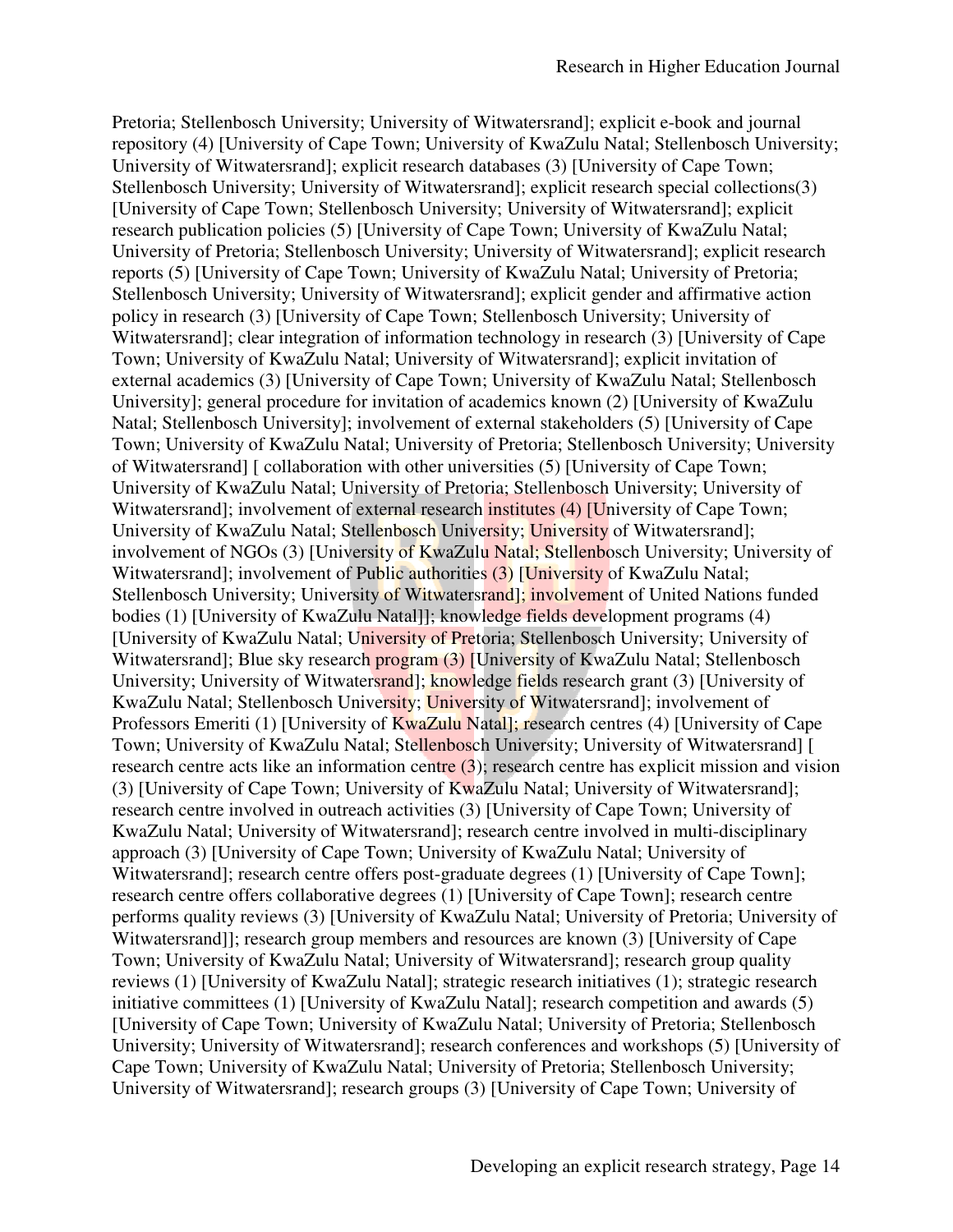KwaZulu Natal; University of Witwatersrand]; students involved in research groups (3) [University of Cape Town; University of KwaZulu Natal; University of Witwatersrand]; existing research incubators (3) [University of Cape Town; University of KwaZulu Natal; Stellenbosch University]; research infrastructure support programs (2) [University of KwaZulu Natal and University of Witwatersrand]; explicit research mentors (3) [University of KwaZulu Natal; University of Pretoria; University of Witwatersrand]; provision of lecturers' research profile (4) [University of Cape Town; University of KwaZulu Natal; University of Pretoria; Stellenbosch University]; provision of lecturers' research ratings (4) [University of Cape Town; University of KwaZulu Natal; University of Pretoria; Stellenbosch University]; research publications (5) [University of Cape Town; University of KwaZulu Natal; University of Pretoria; Stellenbosch University; University of Witwatersrand]; explicit research support offices (4) [University of Cape Town; University of KwaZulu Natal; University of Pretoria; University of Witwatersrand]; explicitness of researchers' sabbaticals (1) [University of KwaZulu Natal]; seminars and retreats organised for Doctoral students(2) [University of Cape Town and University of KwaZulu Natal].

### **Web-page**

All universities had web-pages dedicated to research. Three (3) universities used research pages as a lecturer profiling tool [University of Cape Town; University of Pretoria; University of Witwatersrand]; four (4) used it as a research assessment tool **[University of Cape Town**; University of KwaZulu Natal; Stellenbosch University; University of Witwatersrand]; all universities (5) used the research pages to provide core research statistics [University of Cape Town; University of KwaZulu Natal; University of Pretoria; Stellenbosch University; University of Witwatersrand]; four (4) [University of Cape Town; University of KwaZulu Natal; University of Pretoria; University of Witwatersrand] used the pages to source qualified research personnel; all sampled South African universities had direct links to research centres. The main web communication language was English, though extra links were provided for native languages.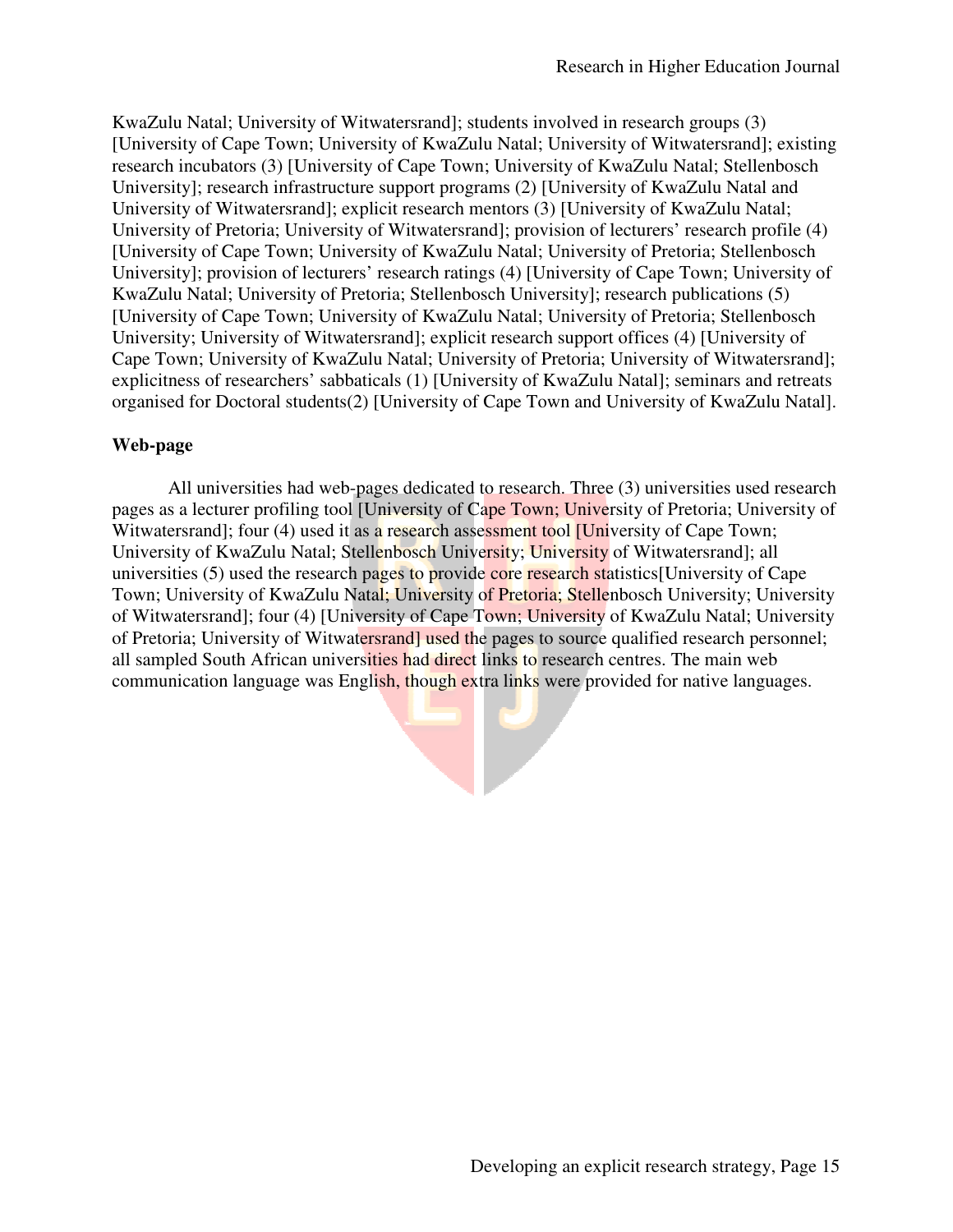### **4.0 AN EMERGENT AFRICAN RESEARCH STRATEGY MODEL**

After combination of the various facets, an emergent conceptual diagram which integrates the various research strategy dimensions from all sampled universities is as shown in Figure 1: An emergent African Research Strategy Model (last page).

### **4.0 ANALYSIS**

### **4.1 WEST AFRICA**

From the analysis of explicit information available on the research web-pages of the most prolific West-African universities, it appears that these institutions are Type 1 institutions wherein faculty have both teaching and research responsibility with a greater emphasis on the teaching portfolio [one university with known post-doctoral fellowship; one university with clear research groups; two universities whose faculty have produced publications and zero infrastructure support programs] (Hazelkorn, 2008, p.156). It was not clear which category of research activists the organisations are under. In order to encourage internal and external participation, there was need for these universities to make explicit and include the following facets into their research strategy: role of alumni in research (0); role of external business enterprise office (0); the role of research outputs in economic, social, historical development (0). In order to bridge funding opportunities with research activity, there was need to explicate the role of the finance office (0); role of  $NGOs(0)$ ; development of a clear research mentorship system  $(0)$ ; role of partnerships and collaborations (if any) in research  $(0)$ . Other salient features are: role of libraries in promoting research (0); inclusion of government regulations into research regulations (0); development of explicit human resource strategy that promotes and advocates for research (0); explicitness of research strategy mission and vision (0); developing a clear documented and available research strategy and availed in the Information Superhighway (0); deployment of research ethics regulations in the intranet and Internet (0); creation of an explicit intellectual property policy (0); developing an explicit research management and coordination system with access to the latest research databases (0); invitation and involvement of external research scholars to grow research (Hazelkorn, 2005, p.58). The involvement of external researchers may create stronger international and regional research links which can cultivate the apparent nascent research culture within these universities.

### **4.2 EAST AFRICA**

East Africa presented more favourable research results. There was a clear inclusion of local developmental efforts within research policies of the different universities. These institutions presented a greater tendency towards type 2 research, since research activities were more, and there were more occurrences of formalizing the different research structures (Hazelkorn, 2008, p.156). Though the taxonomic classification leans more towards Mode 1 thinking, with a greater prevalence of hegemony of theoretical and experimental science [explicit list of completed research projects (1-University of Nairobi) ; explicit research funding (3)[Strathmore University; University of Dar-es-Salaam; Makerere University]; explicit research centres (1-Makerere University); multi-disciplinary and inter-disciplinary approach to research (2-University of Addis Ababa and Makerere University); research centres offers post-graduate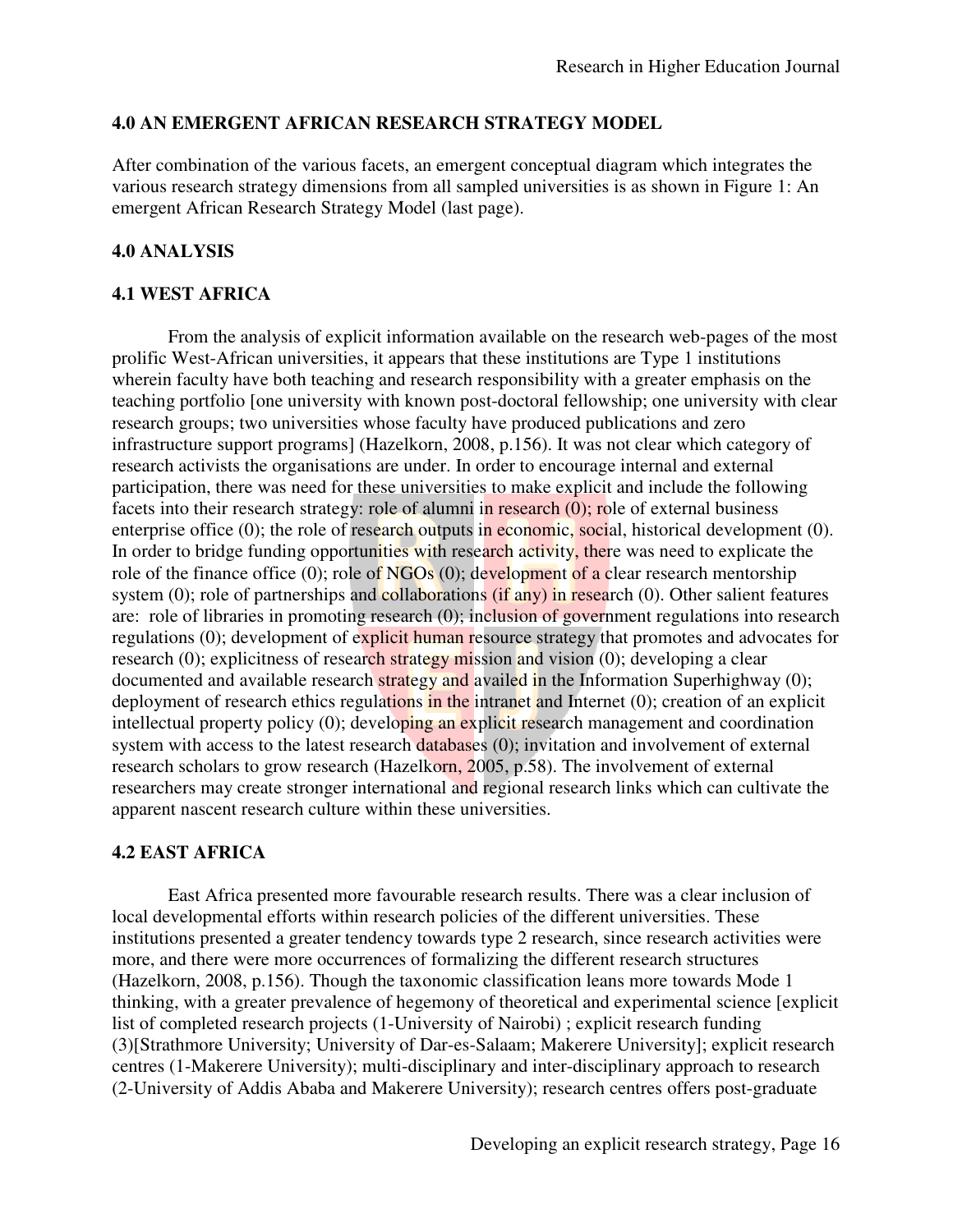degrees (1-Makerere University); research incubators (1-Makerere University); research support programmes (1-Strathmore University); explicit Office of Graduate Studies (1-University of Addis Ababa); involvement of external stakeholders in different research funding mechanisms (4)] (Gibbons, Scott, & Nowotny, 2003, p.179). In order for these universities to shift from Mode 1 thinking to Mode 2, and for research activities, study and teaching activities to be completely juxtaposed (Clark, 1997, pp. 243-244), the following issues need to be made more explicit to all stakeholders in a research strategy: role of alumni in research (0-all East African universities); role of external and internal business enterprise office (all East African universities); departmental and faculty role in promoting research (especially within these universities: University of Addis Ababa; University of Dar-es-Salaam; Makerere University; University of Khartoum); role of government research regulations-if any (0-all East African universities); role of library in promoting research; clarification of the research-teaching nexus (0-all East African universities); presenting a clear documented research strategy (Strathmore University; University of Addis Ababa; Makerere University; University of Nairobi; University of Khartoum); role of research ethics committees (0-al East African Universities); conducting research ethics reviews (0-all East African universities); explicit post-doctoral fellowships developed within research centres (Strathmore University; University of Addis Ababa; University of Dar-es-Salaam; University of Nairobi; University of Khartoum) and research support offices; an explicit intellectual property policy (University of Dar-es-Salaam; Makerere University; University of Nairobi; University of Khartoum); availing a list of completed and ongoing research projects(Strathmore University; University of Addis Ababa; University of Dar-es-Salaam; Makerere University; University of Khartoum); role of external research funding bodies with elaborate rules of different types of collaboration (University of Addis Ababa and University of Khartoum); provision of research incentives (Strathmore University; University of Dar-es-Salaam; Makerere University; University of Nairobi; University of Khartoum); development of research competitions and awards (0-all East African universities); development of explicit research reports (0-all East African universities) and research paper series (0-all East African universities); development of Blue-sky research programs (0-all East African universities); involvement of professors emeriti (0-all East African universities); development of research collaborative degrees (Strathmore University; University of Addis Ababa; University of Dar-es-Salaam; University of Nairobi; University of Khartoum); development of research centre quality reviews (0-all East African Universities); explicitly involving students (0-all East African universities) in research groups; development of research incubators (Strathmore University; University of Addis Ababa; University of Dar-es-Salaam; University of Nairobi; University of Khartoum); development of a clear research mentorship system (0-all East African universities);formation of research peer-review panels ((Strathmore University; Makerere University; University of Dar-es-Salaam; University of Nairobi; University of Khartoum)); profiling (1) and rating researchers (0-all East African universities); inclusion of research publications in research policies; development of offices of institutional research (Makerere University; University of Addis Ababa; University of Dar-es-Salaam; University of Nairobi; University of Khartoum) with corresponding faculty and departmental representatives with adequate strategic thinking, entrepreneurship, administrative, networking, communication and resourcefulness skills (Connell, 2004, pp. 31-43). From the data, already it presented a worthy cause for regional university collaborations with many of these universities developing and evolving similar research strategy aspects. Knowledge sharing amongst these universities, which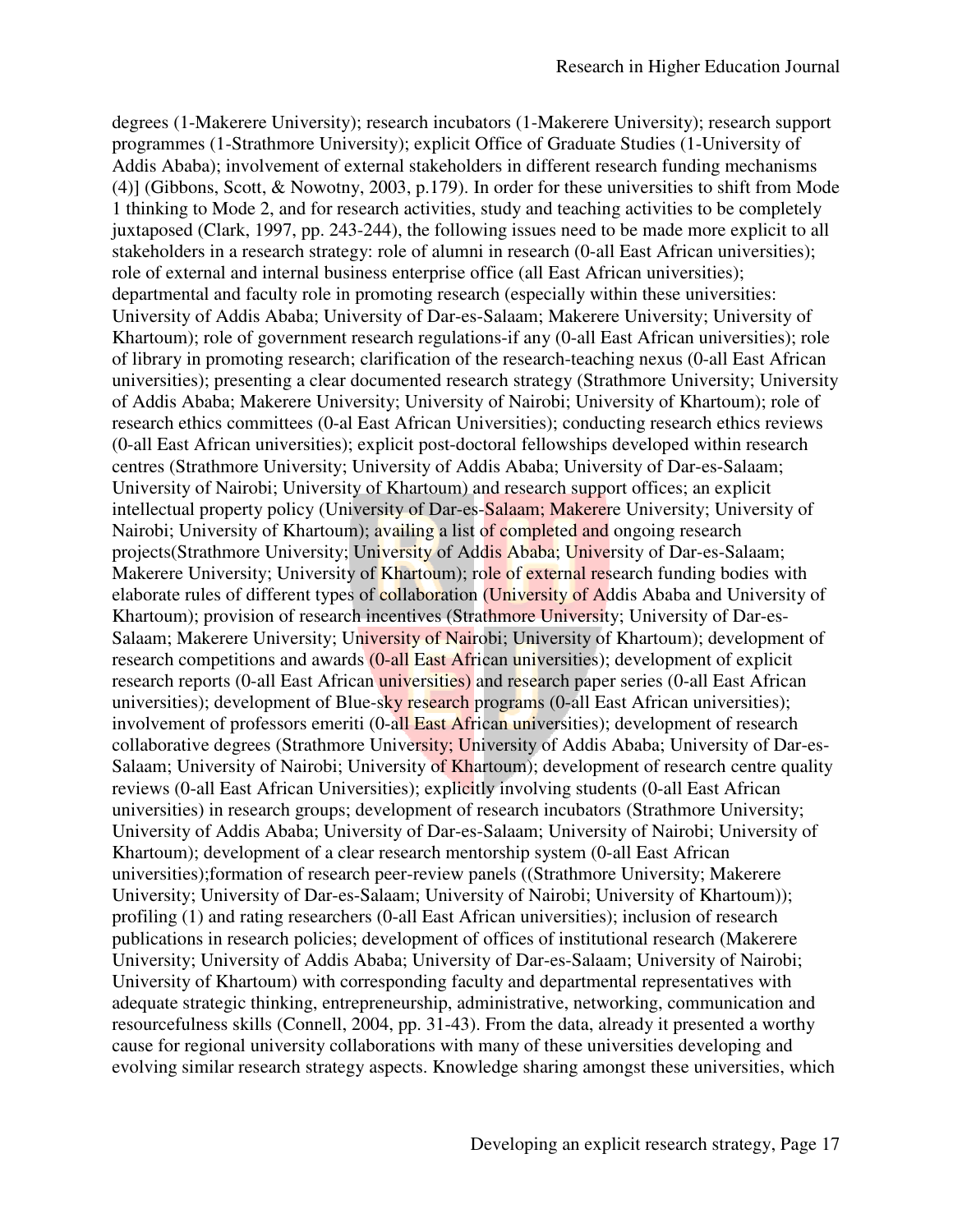have similar features, will foster economic, social and political development and regional selfsustainability.

### **4.3 NORTH AFRICA**

Similar data were presented in North Africa. There were more external environmental features included in research policies. The three developmental aspects [social, historical and economic] were deemed important with the extra addition of the role of government research regulations. There were similar models of university-industry collaboration (Severson, 2004, pp. 1-6): collaboration with other universities (Al Akhawayn and Cairo University only); involvement with external research institutes (Al Akhawayn and Cairo University only); involvement of nongovernmental organisations in research; formation of research centres (Cairo University only); development of post-graduate degrees through research centres (American University and Cairo University only). Issues which need to be clarified in an explicit manner in research policies include: the role of alumni (0-all North African universities) and business enterprise offices in research (0-all North African universities); departmental and faculty role in research (0-all North African universities); interface between an institutional human resource strategy and research strategy (0-all North African universities); role of the finance office (0-all North African universities) and library (0-all North African universities) in research; explicit ethical regulations (0-all North African universities); research ethics training courses (0-all North African universities); research ethics policies quality reviews (0-all North African universities); doctoral funding guidelines (0-all North African universities); intellectual property policy (0-all North African universities); list of completed and ongoing research projects (Ain Shams, Al Akhawayn, American and Cadi Ayyad University); research advisory councils (Ain Shams, Al Akhawayn, Cairo and Cadi Ayyad University); source of funding [i.e. from government(0-all North African universities), from partnership (0-all North African universities), from student fees (0-all North African universities)]; research incentives given (0-all North African universities); research management and co-ordination system [i.e. e-book and journal repository (0-all North African universities), research databases (0-all North African universities), research print collections (0-all North African universities)]; research publication policies (0-all North African universities)); gender involvement and affirmative action (0-all North African universities); rules and regulations for invitations of external research scholars (0-all North African universities); knowledge fields development program (0-all North African universities); Blue-sky research program (0-all North African universities); knowledge field research grant (0-all North African universities). The observation made by Hazelkorn (2008, p. 164) on linking the personnel function with research was not clear, since the relation between the human resource strategy and research strategy was not explicit.

### **4.5 SOUTHERN AFRICA**

South African universities adopted Mode 2 type of research thinking. Knowledge was viewed to have a multi-disciplinary, inter-disciplinary and trans-disciplinary nature (Gibbons, Scott, & Nowotny, 2003, p.179), socially distributed, application oriented and subject to multiple accountabilities [research centre involved in outreach activities (University of Cape Town, University of KwaZulu Natal and University of Witwatersrand); research centres adopting an inter-disciplinary approach (University of Cape Town, University of KwaZulu Natal and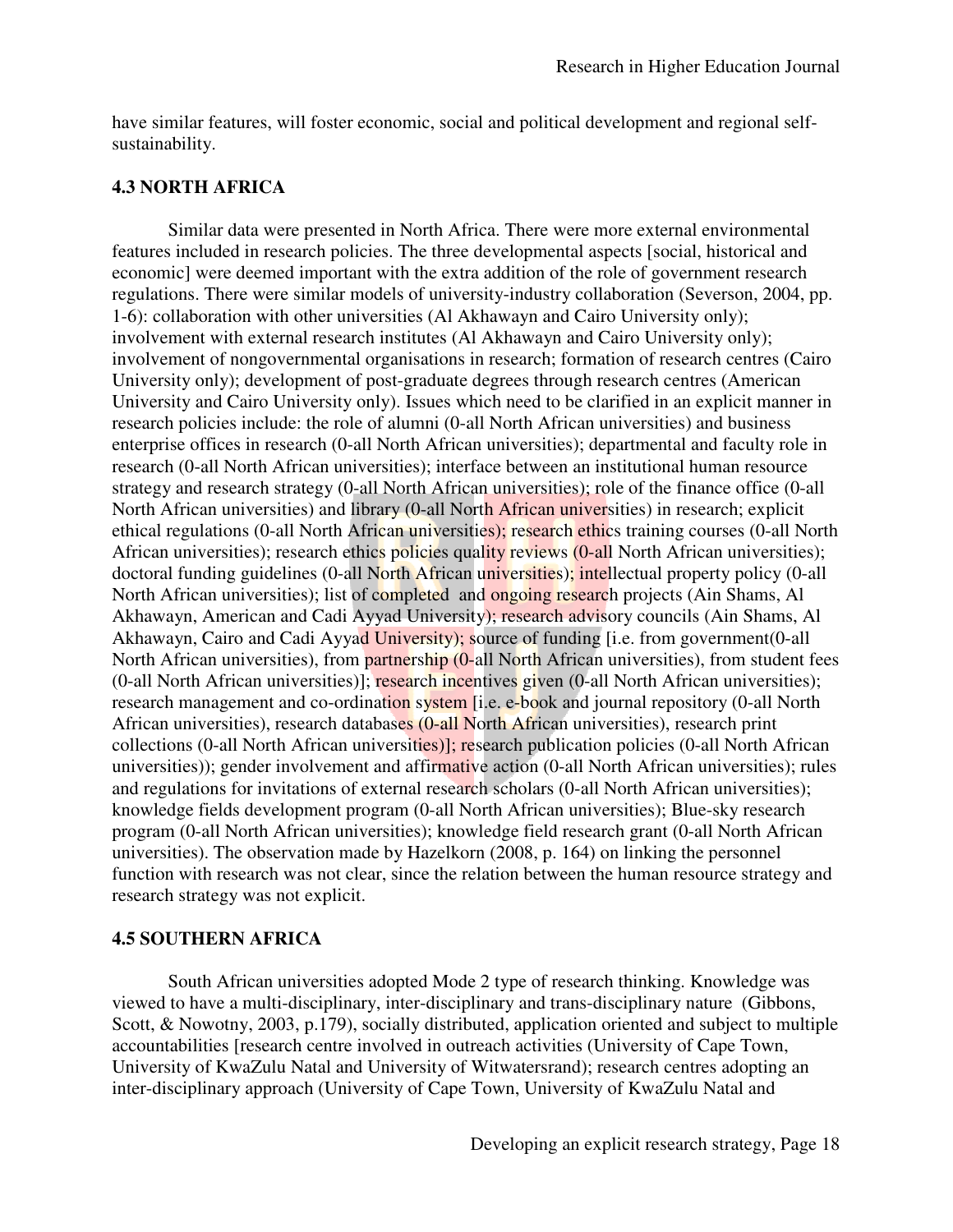University of Witwatersrand); entrepreneurial spirit of research activity (all South African universities); involvement of external stakeholders (all South African universities); research funds from partnership (only exception in terms of explicitness was University of Pretoria)]. Observations made by Gibbons (1994, p. 70) were also observed: close working relationships between people in different institutions (all South African universities), and typically include business people, patent lawyers, production engineers and others located outside the university (only exception in terms of explicitness was University of Pretoria). It also necessitated different pattern of funding from traditional discipline based research with the creation of post-doctoral fellowships (all South African universities) with research funds from government (University of KwaZulu Natal, Stellenbosch University and University of Witwatersrand), from partnership (all universities except University of Pretoria) and student fees (University of KwaZulu Natal and University of Witwatersrand). New institutional arrangements emerged linking government, industry, universities and private consultancy groups in different ways. University based research was encroached by industry (except University of Cape Town in terms of explicitness). Though South Africa showed positive research attributes, a number of other areas need to be improved: involvement of alumni in research (University of KwaZulu Natal, University of Pretoria and University of Witwatersrand); role of library in research (University of Cape Town, University of KwaZulu Natal and Stellenbosch University); development of ethical regulatory committees (University of Cape Town; University of Pretoria; Stellenbosch University); explicit research paper series (all universities); explicit general procedure for invitation of external academics (University of Pretoria and University of Witwatersrand); procedures for invitation of professors emeriti (all universities); post-graduate degrees offered through research centres (University of KwaZulu Natal; University of Pretoria; Stellenbosch University; University of Witwatersrand); explicit development of research collaborative degrees (University of KwaZulu Natal; University of Pretoria; Stellenbosch University; University of Witwatersrand); formation of strategic research initiatives with their corresponding committees (University of Cape Town; University of Pretoria; Stellenbosch University; University of Witwatersrand); development of research infrastructure support programs; making explicit office of graduate studies and institutional research (all universities); explicit research sabbatical programs. South Africa appears to have a stronger research culture for sustainable and productive research, with the elite universities having more established research strategy frameworks (Hazelkorn, 2005, pp. 62-63). Research has been realised in a number of focal areas in these most prestigious universities with an explicit method of allocation of resources. Knowledge generated through research in these universities has been used as a means [i.e. distribution and generation of knowledge according to industrial needs] (Kerr, 2001, p. 66) and an end [Blue-sky research (3)] Newman (1907, p. 99).

The South African region seems to be the only region whose universities are characterised typically under Mode 2 thinking. The other regions (East, South and West Africa) are either at the early or later stages of Mode 1 thinking.'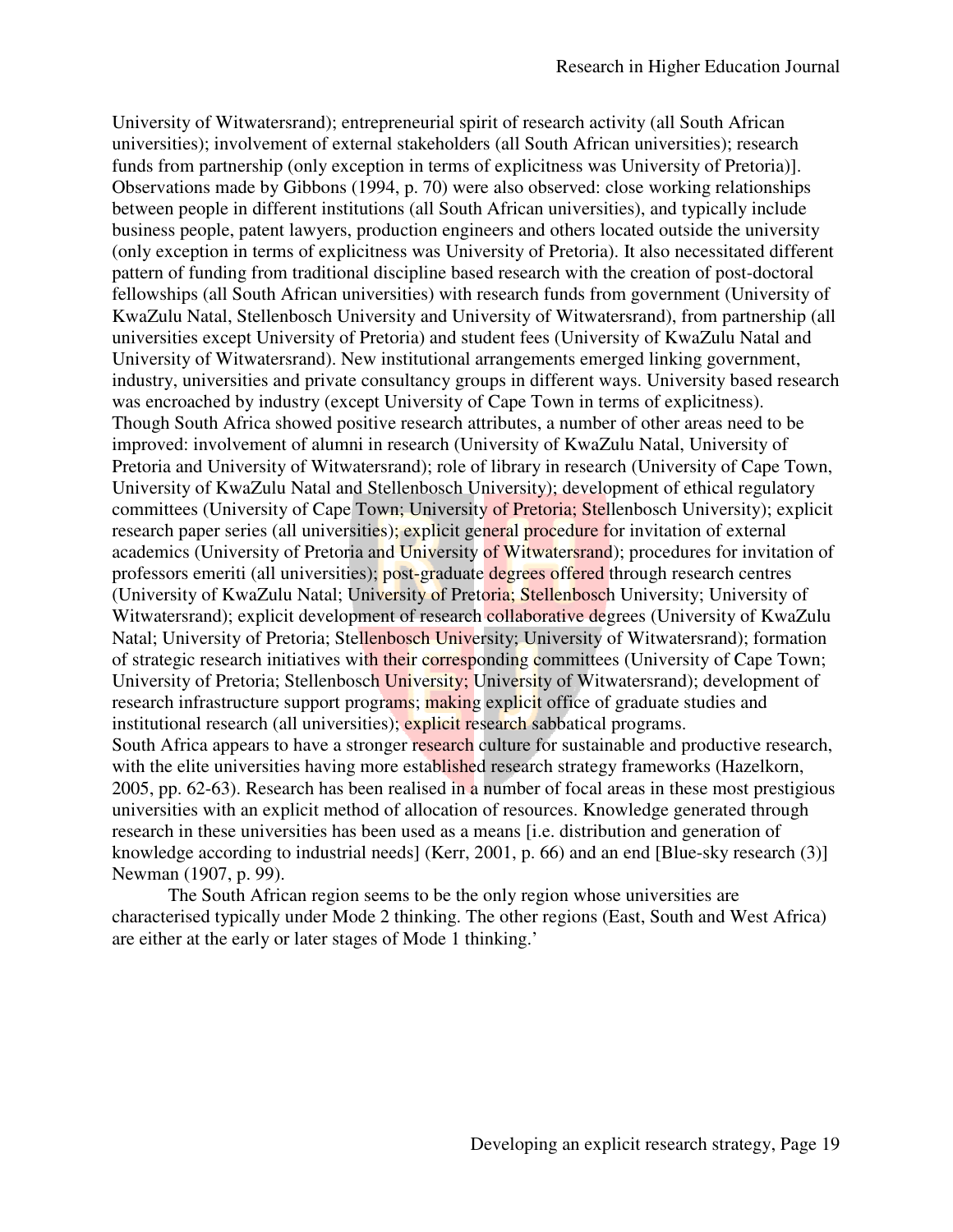### **5.0 CONCLUSION AND RECOMMENDATION**

### **5.1 CONCLUSION**

### **i. Which external factors are explicit and which additional factors should be made explicit in a research strategy within the African context?**

The external factors which were explicit were the role of research on economic, social and historical aspects of development. The role of alumni in supporting research was only identified in two universities; namely Stellenbosch University and University of Cape Town (South Africa). Business enterprise offices domiciled within or without university boundary can improve university research if these parties can identify issues of mutual concern and benefit. Other possible factors which can be included are the explicit role of globalisation, knowledge economy and role of a national research strategy (Hazelkorn, 2005, p. 57) on an institutional research strategy. African countries, using collaborative regional ventures, can ensure that global knowledge is made locally relevant (Glocalisation) through tri-partite and block agreements.

### **ii. Which internal factors are explicit and which additional factors should be made explicit in a research strategy within the African context?**

Internal factors identified after grounding web-data and that were explicit but exist independently of a university's research strategy include: faculty (7) and departmental (6) roles; library function; teaching function and human resource strategy. Other factors which are in the same category include: governing boards and peer contacts. These factors were highly prevalent in South African universities followed by East African universities.

A research strategy, identified through 'grounded' data, should as much as possible and explicitly, include these elements: explicit mission and vision; clear ethical regulations; framework for training researchers on ethical regulations; research ethics quality reviews; postdoctoral fellowships; doctoral and post-doctoral funding guidelines; clear research strategy, rules and regulations (Reichert, 2006, p. 27) entrepreneurial spirit of research; intellectual property policy; list and format of completed and ongoing research projects; research advisory councils with criteria for membership; research funding strategy [sub-categories could include-criteria for research funds from government, criteria for research funds from partnership and criteria for research funds from student fees]; research incentives; research management and co-ordination system integrated into information communication technologies [sub-categories are: e-book and e-journal repository, research databases, research print collections and research special collection]; research publication policies; research report criteria; gender involvement and affirmative action in research; criteria for research paper series; rules for invitation of external research scholars; criteria for collaboration [sub-issues include- standard for inter and intrauniversity collaboration, criteria for involvement of external research institutes, standard for involvement of nongovernmental organisations, standard for involvement of public authorities, criteria for involvement of United Nations funded bodies]; knowledge fields development programs [i.e. Blue-sky research programs and knowledge fields research grant]; norm for involvement of external academics; setting and managing research centres with its respective roles [i.e. informative role, outreach activities, multi-disciplinary and inter-disciplinary approach, formation and offers of research collaborative degrees, research quality reviews] ; standards for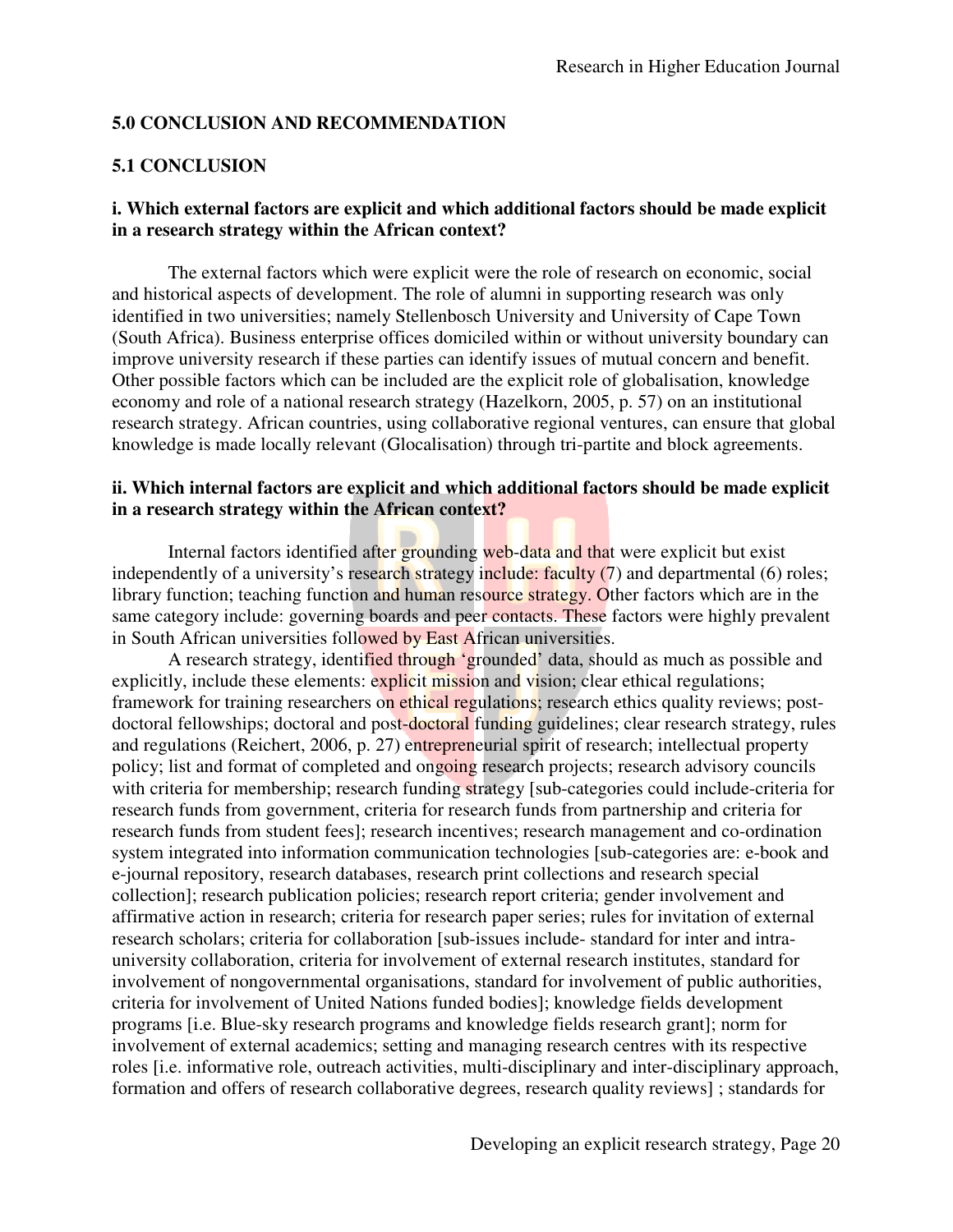research groups; norms for research group members and resources; standards on research competitions and awards; regularity of research conferences and workshops; criteria for student involvement in research groups; criteria for research mentors; guidelines for research incubators; guidelines for research peer-review; standards for rating and profiling researchers; guidelines for formation of research support offices [i.e. role of Office of Graduate Studies, Office of Institutional Research]; criteria for researcher sabbaticals. An internal factor which may be added is the role of research centres of excellence.

Research web-pages can be utilized more as a way to link university researchers, inter alia, to research centres and external stakeholders. It can provide a means to assess research output. Some universities have used their research web-pages to source qualified research personnel (professor emeriti, visiting scholars and post-graduate fellows) and invite scholars to various research activities. The language of communication thus becomes a vital asset to an institution. As much as possible, universities should translate their research information into English to make information accessible to the global community. Regular updates and submission of research statistics on web-pages can be used to attract and foster research efforts.

### **5.2 RECOMMENDATION**

In general, there is need to create stronger regional collaborations, which can be used to form intra and inter-regional research groupings. Universities within the different regions have evolved differently due to different foundational principles and environmental factors. In East and Southern Africa there are private and public universities. Nevertheless, there is some commonality in aspects of research policies. It might be appropriate for African states, *ceteris paribus*, to learn from each other and forge stronger collaborative links taking advantage of their geographic and socio-economic strengths, notwithstanding weaknesses like lack of funds. Regional blocks for instance the East African Community (EAC), South African Development Community (SADC) and the Economic Community of West African States (ECOWAS) may be used as vehicles to achieve this end. It is critical for all stakeholders, governments, universities, private and public sector to finance the **basic infrastructure** and staffing of their higher education and research sectors (British Academy, 2009). A starting point could be to build an *explicit* web research strategy framework which can be used to inform, communicate and build research networks within Africa. Parameters suggested in the grounded model can be used as sign-posts to develop a realistic and contextual relevant research policies and strategies.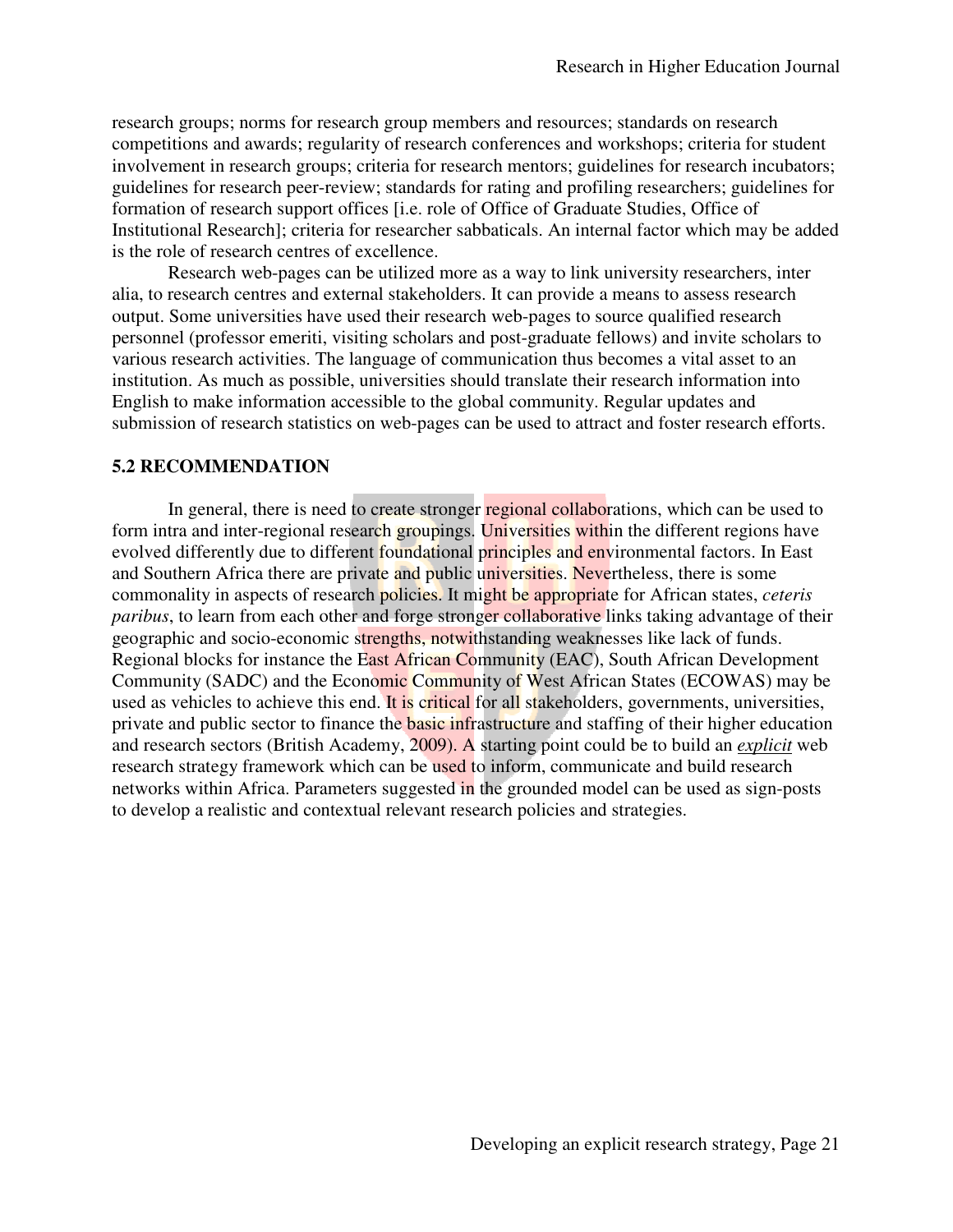## **References**

Beintema, N., M., Pardey, P., G., & Roseboom, J. (1998). Educating agricultural researchers: a review of the role of African Universities (Publication. Retrieved 25th May, 2009, from International Food Policy Research Institute:

http://www.ifpri.org/divs/eptd/dp/papers/eptdp36.pdf

- Billot, J. (2008). Research in progress: Mapping the terrain of two applied institutional research cultures [Electronic Version].
- British Academy (2009). *The Nairobi Report: frameworks for Africa-UK Research*

```
Collaboration in the Social
```
*Sciences and Humanities*. London.

- Campos, P., & Sotelo, C. (2001). The architecture of higher education. University spatial models at the start of the twenty first century. *Higher Education Policy, 14*, 183-196.
- Clark, B. (1997). The modern integration of research activities with teaching and learning. *Journal of Higher Education*, 68(3), 241-255.
- Connell, H. (2004). *University Research Management: meeting the institutional challenge* (9 ed.). Paris, France: OECD Publishing.
- Cyert, R., & Goodman, P. (1997). Creating effective university-industry alliances: an organisational learning perspective. *Organizational Dynamics, 25*(4), 45-57.
- Davies, J., L. (1998). The dialogue of universities with their stakeholders : comparisons between different regions of Europe - Analysis of case studies.
- Doyle, P., & Lynch, J. (1979). A Strategic Model for University Planning. *The Journal of the Operational Research Society*, 30(7), 603-609.
- EUA. (2009*). Responsible partnering*. Brussels & Paris: Responsible partnering.
- Geiger, R. (1993). Research and relevant knowledge. Oxford: Oxford University Press.
- Gibbons, M. (1994). *The new production of knowledge: the dynamics of science and research in contemporary societies. The new production of knowledge.* Stockholm: SAGE.
- Gibbons, M., Scott, P., & Nowotny, H. (2003). 'Mode 2' Revisited: The New Production of Knowledge. *Minerva*, 41, 197-194.
- Hazelkorn, E. (2005). *University Research Management: Developing research in new institutions*. Paris: OECD.
- Hazelkorn, E. (2008). Motivating Individuals: Growing research from a "fragile base". *Tertiary Education and Management*.
- Huisman, J. (2000). Higher education institutions: as different as chalk and cheese? *Higher Education Policy, 13*, 41-53.
- Hydén, G. (2006). *University and Faculty Research Funds at Universities in Mozambique, Tanzania and Uganda.* Stockholm: Swedish International Development Cooperation agency.
- Keller, G. (1983). *Academic strategy: the management revolution in American higher education Academic Strategy.* Baltimore: Johns Hopkins University Press.
- Kerr, C. (2001*). The uses of a university* (5 ed.). Massachusetts: Harvard University Press.
- Kothari, C., R. (2007). *Research methodology: methods and techniques*. Delhi: New Age International Publishers.
- Martin, B., R., & Etzkowitz, H. (2000). The Origin and Evolution of the University. *vest-journal, 11*(3-4), 9-34.
- Newman , J. (1907). *Idea of a university*. London: Longmans, Green and Co.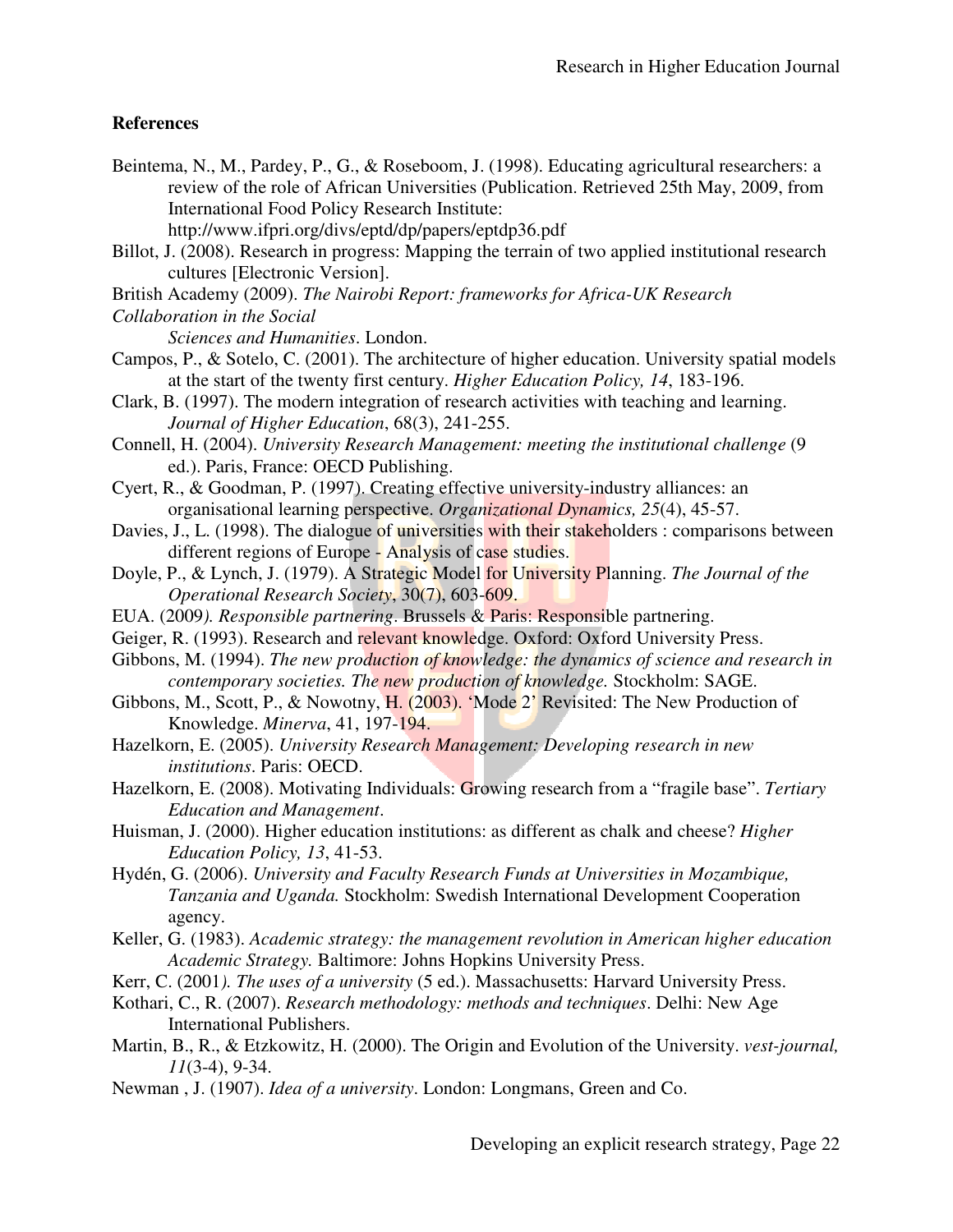- Reichert, S. (2006). *Research strategy development and management at European Universities*. Brussels: European University Association.
- Severson, J., A. (2004). models of university-industry cooperation [Electronic Version]. *Journal of Industry Academia Government Collaboration*, 1, 1-6. Retrieved 27/10/09 from http://sangakukan.jp/journal/main/200502/002-06/002-06 e.pdf.
- Trow, M. (1995). *Diversity in higher education in the United States of America*. Paper presented at the CVCP Seminar on Diversity in Higher Education.
- Vanhaverbeke, W., & West, J. (Eds.). (2006). *Open innovation: researching a new paradigm*. New York: Oxford University Press.
- Vlad, R., C., Morel, J., Y., & Bourcerie, M. (2003). Research Strategy as the main catalyst for organizational development. [Electronic Version]. *IEEExplore*, 131-135.
- Walliman, N., & Baiche, B. (2001). *Your research project: a step by step guide for the first-time researcher*: SAGE.